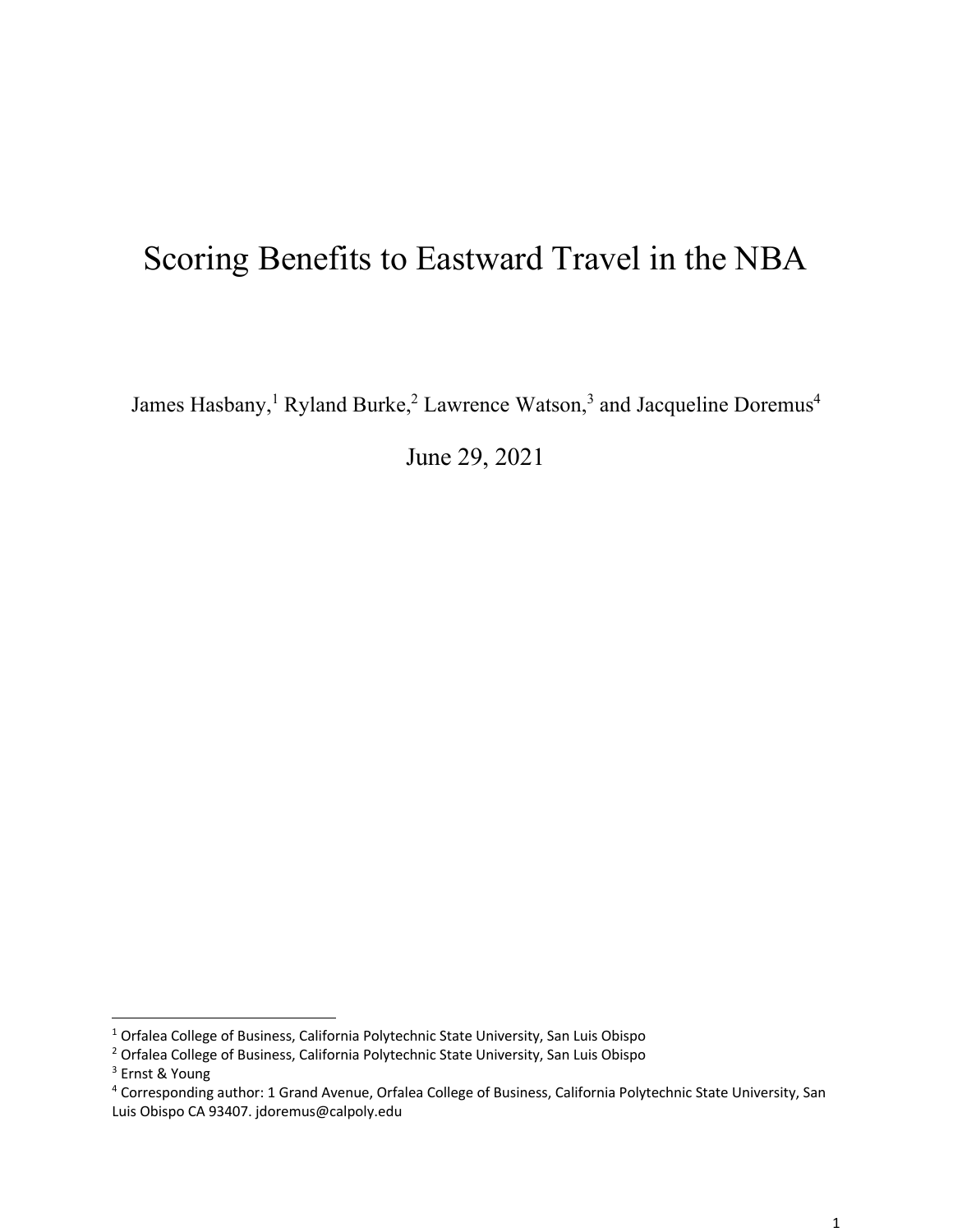## Scoring Benefits to Eastward Travel in the NBA

#### June 29, 2021

Travel across time zones may affect player scoring through their circadian rhythm. We test how team travel affects team scoring for the US National Basketball Association from 2014-2018, a period that coincides with the start of a new game scheduler. Next, we test whether a collective bargaining agreement with schedule restrictions protecting player rest changed the relationship between travel and scoring statistics. We find eastward travel increases scoring via three-pointers and field goals. The 2017 collective bargaining agreement mitigates the eastward travel benefit on scoring and increases scoring overall, suggesting improved fairness and potential benefits for players and fans.

Keywords: NBA, basketball, travel, circadian rhythm, time zones JEL: Z2, L83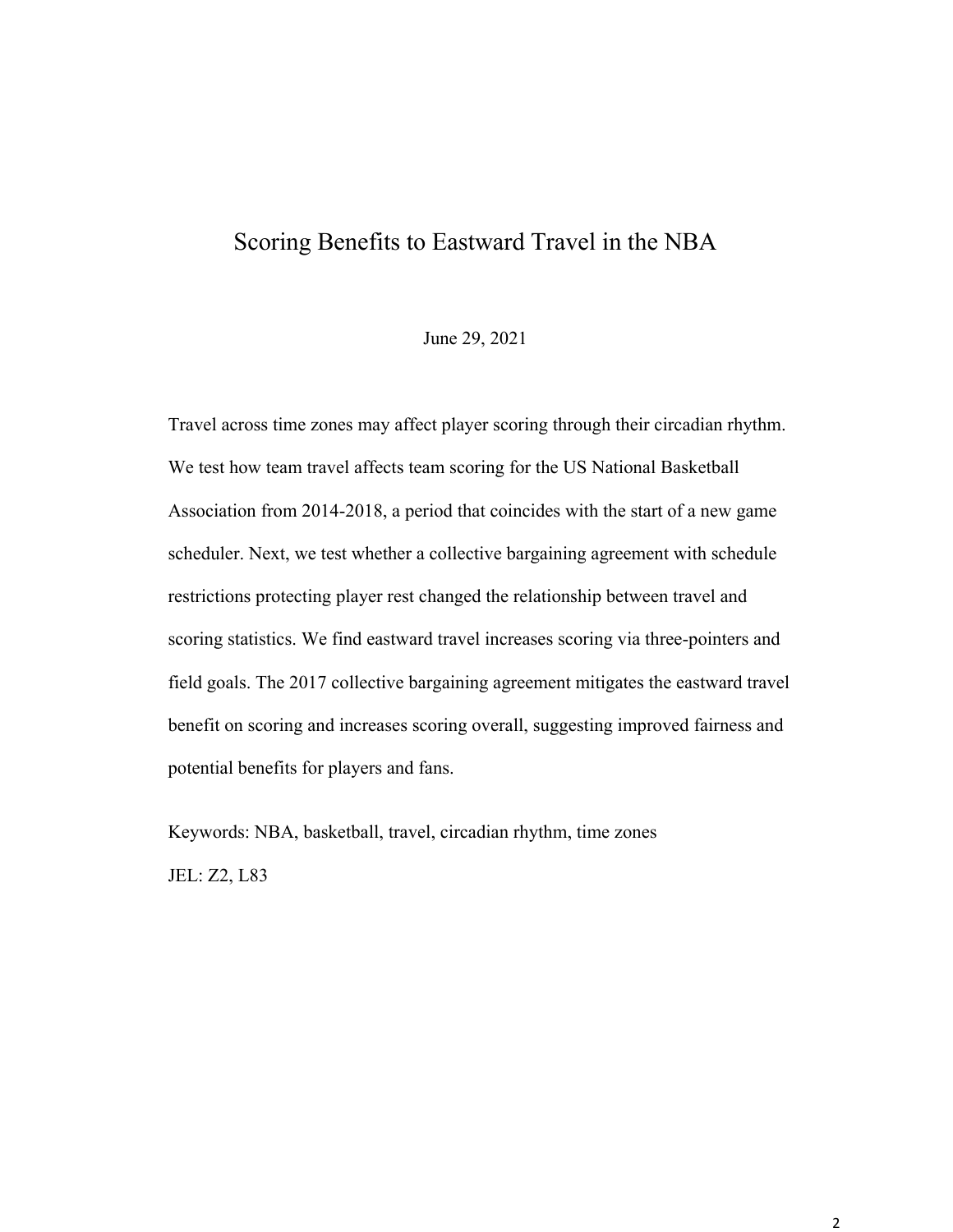## **Scoring Benefits to Eastward Travel in the NBA**

## 1. Introduction

The average National Basketball Association (NBA) team was valued at \$2.12 billion in the beginning of 2020 (Forbes 2020), representing a 14% increase from 2019. With such a large industry revolving around a sports league and the competition it creates, perceptions of NBA fairness are important to uphold as it can affect league viewership, advertising, and sponsors. Yet Zimmer and Kuethe (2009) find suggestive evidence of bias in the NBA's playoff tournaments consistent with financial incentives to ensure teams from larger markets make it to playoffs.

The schedule of play may affect bias and fairness in less strategic ways. Like all professional athletes, NBA players face a rigorous schedule during the regular season of competition. Players frequently travel across time zones, often with little time for adjustment of their body's circadian rhythm, the internal process responsible for regulating an individual's alertness and sleep-wake cycle. Travel has been found to impact player performance in a wide variety of professional and semi-professional sports leagues, including basketball (Nutting 2009; Nutting and Price 2017), wheelchair basketball (Thornton et al. 2018), soccer (Roberts et al. 2019), and baseball (Recht et al. 1995). Player performance likely has consequences for team wins. Analyzing win percentages of the NBA, National Football League, and the National Hockey League teams over a five-year period, Roy and Forest (2018) cite circadian rhythm as a key factor for higher win percentages for teams traveling eastward. However, the effect of travel on player scoring remains poorly understood.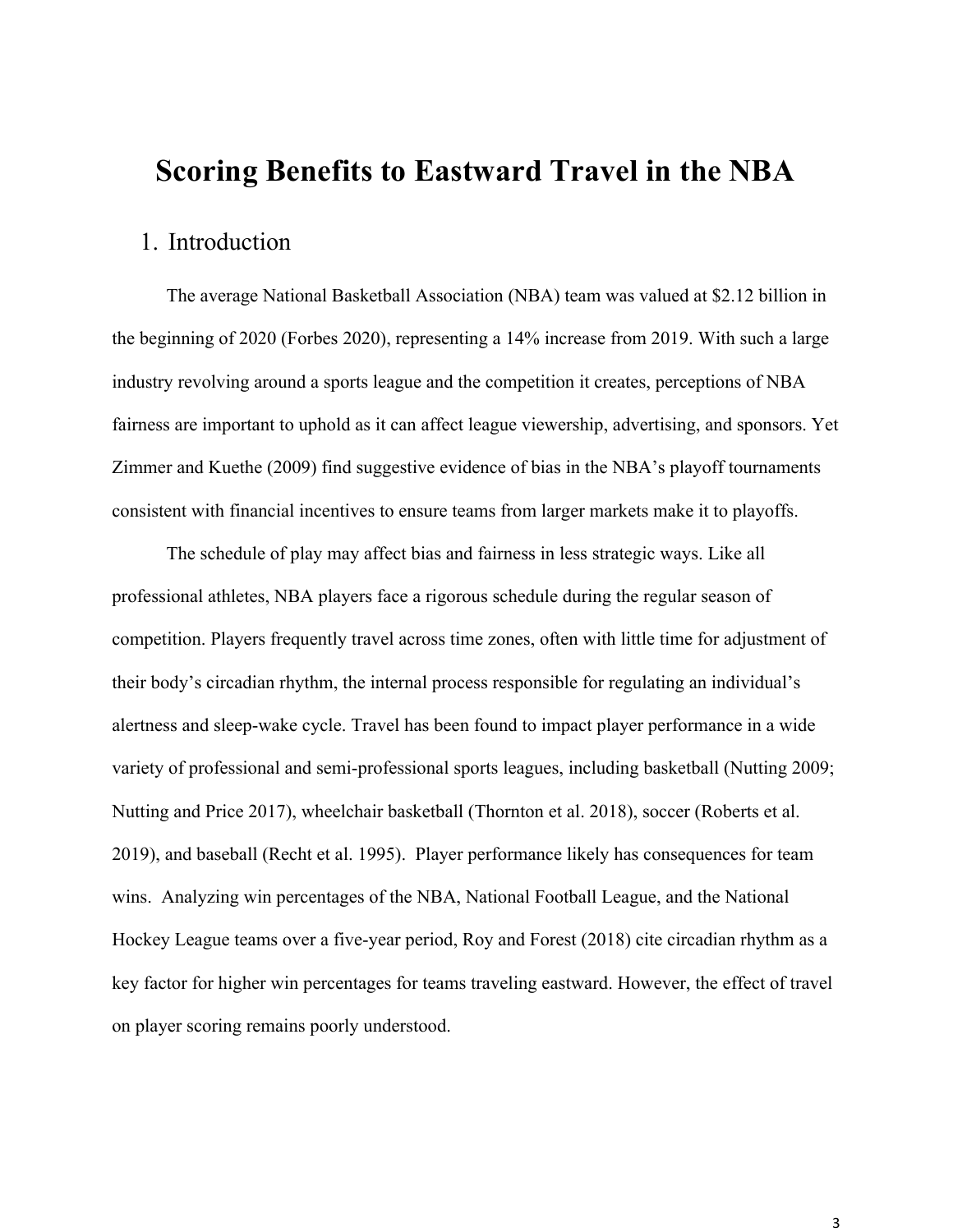Using team-level NBA data from 2014-2018, this paper tests whether travel east or west affects scoring. We consider an important period unassessed in the literature, one that includes a new NBA scheduler and policy changes from a powerful new collective bargaining agreement. Like Nutting (2009) and Nutting and Price (2015) found under the previous scheduler, we find that NBA teams traveling east are more likely to win. The estimated effect of eastward travel on win percentage is very similar in magnitude and precision to Nutting and Price (2015)'s estimate for the Fall 2002-Spring 2013 and consistent with results from Roy and Forest (2018). Though the effect on win percentage from eastward travel is not statistically significant, effects on scoring are: eastward travel increases field goals and three-pointers. We find some evidence that new policies from the collective bargaining agreement in 2017 may help address the eastward travel scoring benefit and increase scoring for all games.

### 2 Institutional Context: Travel, Jetlag and Basketball

#### 2.1 NBA Game Scheduling

In 2014, Matt Winick, stepped down as Senior Vice President of Scheduling and Game Operations, the position responsible for scheduling NBA games for the entire season. For over 30 NBA seasons, he determined the season schedule for every team as well as playoff schedules (NBA 2015). The quintessential problem surrounding scheduling NBA games is the availability of the arenas. NBA stadiums are often utilized for other events, such as concerts and NCAA basketball games. To remedy the multitude of possible scheduling conflicts, Winick's model utilizes an incentive point-based system that assigns points to teams making consecutive days available for games at their stadium, with each team having to reach at least 50 total points (NBAStuffer n.d.). Under his reign, Bowman (2013) uses point spreads to indicate that the NBA has gotten fairer over the previous 20-year period (1990-2009), indicating that Winick has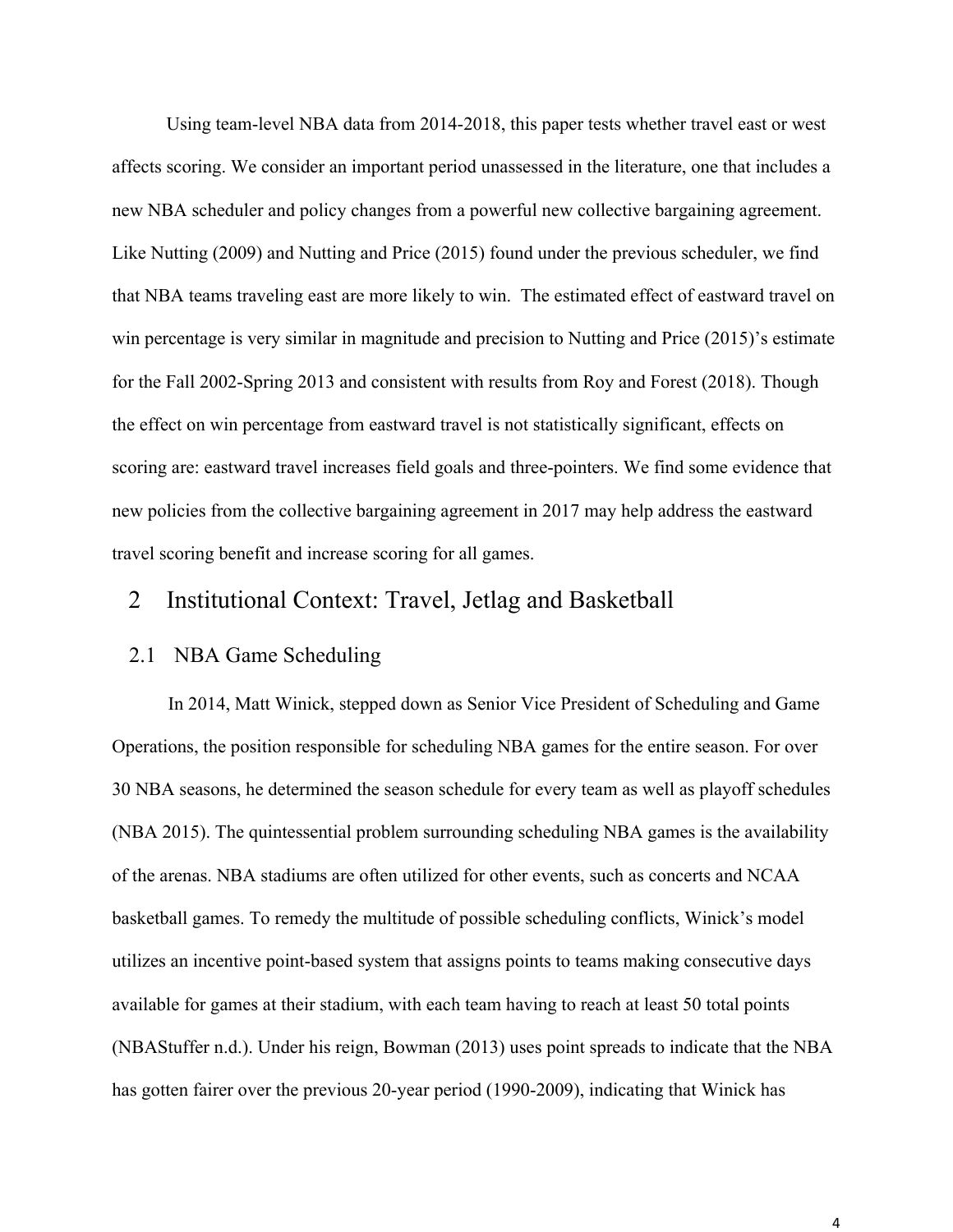improved over time at scheduling games that ensure fair competition. Along similar lines, Kelly (2010) shows that scheduling bias, contrary to popular belief among NBA coaches, did not exist over the 5-year period they examined, further supporting the strength of Winick's scheduling model towards his final years.

His vacancy was filled by Evan Wasch, who changed certain aspects of the model used to schedule NBA games. This is our period of inquiry, from 2014-2018, starting when scheduling responsibility was delegated to a new individual. Our analysis seeks to determine how NBA scheduling under this new director is affecting players. It has been suggested that Wasch and colleagues have taken a deeper dive over the past few seasons into scheduling analytics to further minimize the number of nights a tired team faces a fresh opponent (NBAStuffer n.d.).

Starting from the 2017-2018 season, Wasch expanded the NBA season by a week, doing away with 4 consecutive days of play for any one team that players dreaded via a collective bargaining agreement (CBA). This CBA changed scheduling significantly: it lengthened the season, limited exhibition games before season, and increased mandatory number of days off. Some of these changes were done explicitly to address concerns over sleep deprivation from constant travel.

#### 2.2 Jetlag and Sports Performance

Travel east has been found to affect scoring statistics in the NBA. Nutting (2009) tested this within the NBA from 1990-2007 and found no effect for the first half of the season. However, in the second half of the season teams produced significantly more wins when east of their local time zones and significantly less when traveling west. During this period the majority of NBA games started at 7:00PM-7:30PM local time, meaning when teams travel from California to New York the visiting team's circadian rhythm feels as if it is 3:00PM. Likewise, a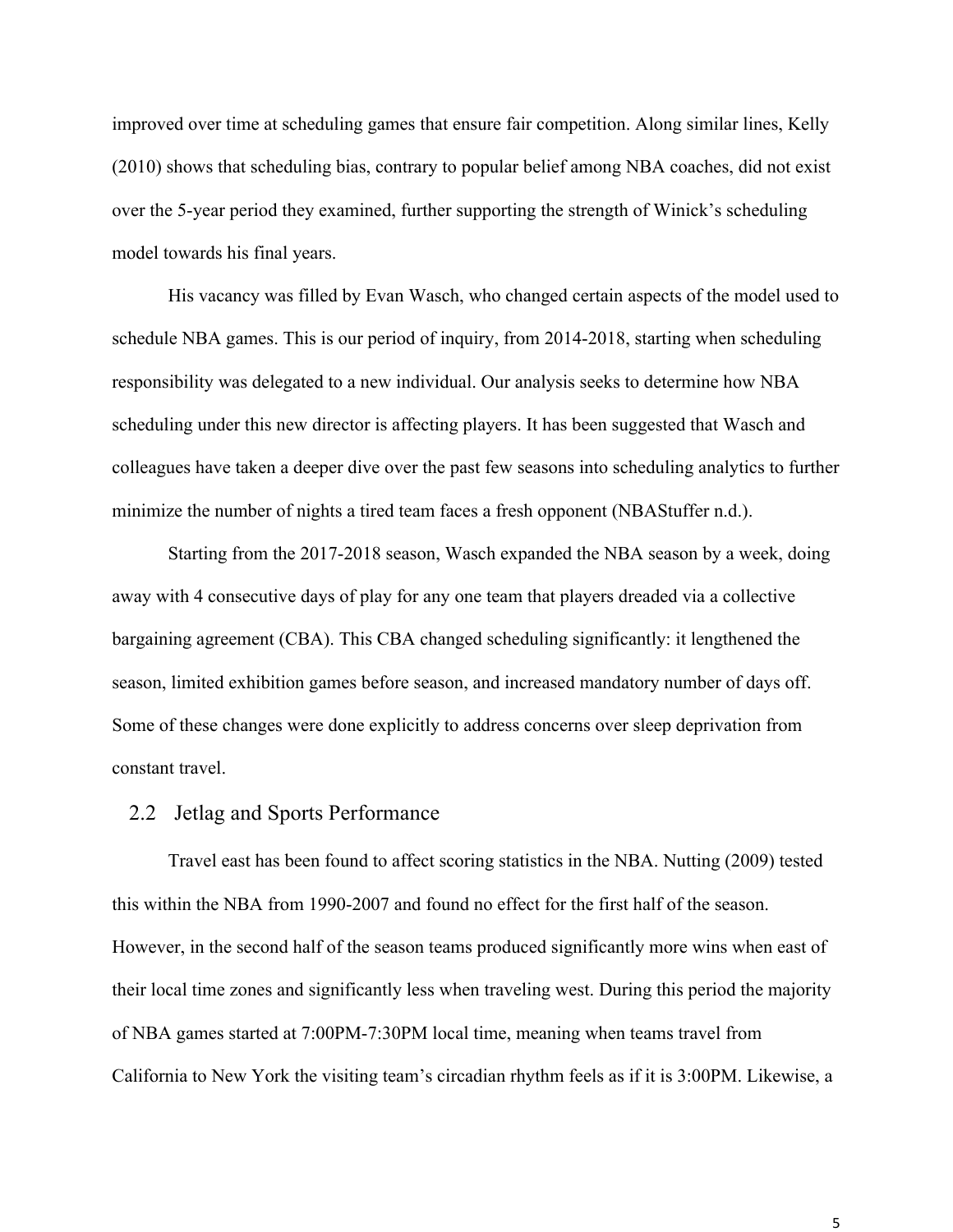team going from New York to California would effectively begin their games at 10:00PM. If game start times affect player sleep, this could affect performance. Increased sleep duration among collegiate basketball players improved sprint times, shooting accuracy, and mean reaction time (Mah et al. 2011). Other benefits included improved overall feelings of physical and mental well-being during practices and games from increased sleep. However, these benefits vary across individuals; among Australian basketball players sleep duration and sleep efficiency were significant predictors of performance for some individuals, however team-level sleep metrics failed to predict performance (Staunton et al. 2017).

The time of the game, when traveling, may be important for mediating how travel affects performance. Using data from the 1991-2013 seasons and game start times, Nutting and Price (2017) find benefits to eastward travel for day games. When reassessing data used in Nutting (2009) for the period 1991-2002, Nutting and Price (2017) found that benefits from eastward travel came from games at or before 4:00PM local time. They found no significant relationship between time zone and win probability for night games across the whole period and for day games after the 2002 season. The elimination of the eastward travel benefit during day games may be due, in part, to improvements in scheduling fairness by Winick over his career as an NBA scheduler (Bowman 2013).

The interaction of human circadian rhythms and player training may explain why eastward travel is beneficial. Alertness begins to decline dramatically after twelve hours awake (Wright et al. 2002). Players likely train and peak their performance for around 7:00PM, when most games occur in their local time zone. Given this, we hypothesize that athletes traveling westward may be more tired and playing at a time with lower alertness. Athletes traveling east may benefit from greater alertness given they are playing earlier in the day, relative to their home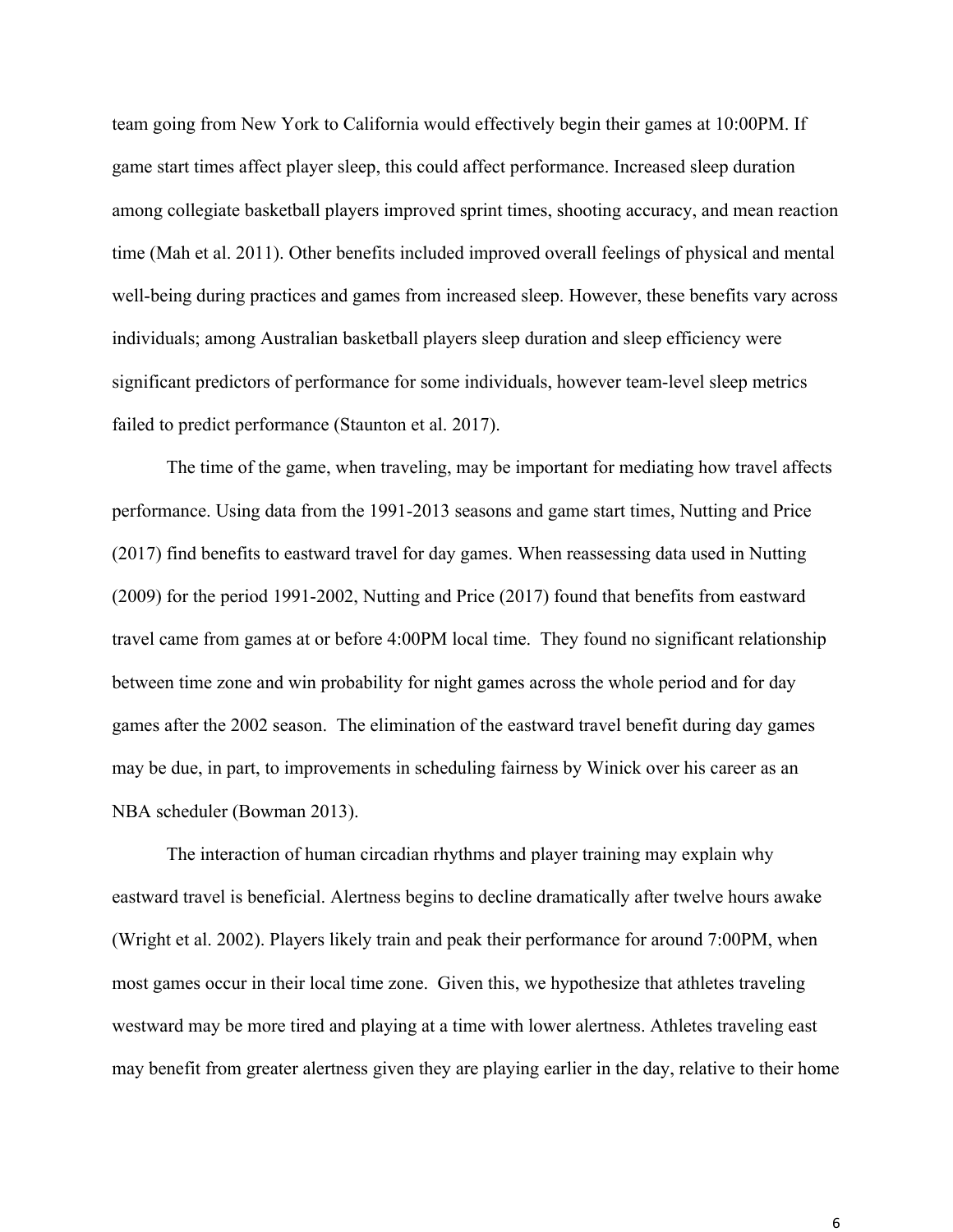time zone. Benefits might come in the form of scoring statistics, like more shots made from all ranges. If this were the case, changes in scheduling that lessen the strain of travel could reduce benefits from eastward travel.

#### 3 Data

We connect two sources of data for our analysis, data on game statistics and data on team time zone. To our knowledge, we are the first to assess the effect of travel on these outcomes.

**Game Statistics:** Data for each year of the 2014-2018 NBA seasons come from Basketball-Reference, an organization that collects and publicizes team and player statistics regularly for public use. The unit of observation is a single game; data are only available at the team level. While this prohibits estimation of time zone effects on individual players, it provides a straightforward unit to estimate net performance changes for the team as a whole. The dataset contained all 4,920 games played in that time period. Data include performance statistics for both visiting and home teams, such as each team's points, their field goal percentage, and assists, as well as general match information. We focus on the scoring statistics of a team's win-loss percentage, total score, total field goals scored, total three-point shots scored, free throws, field goal percentage, three-point percentage, and free throw percentage. Table 1 contains a statistical summary of each variable used in the analysis.

**Time Zones**: To analyze possible advantages or disadvantages visiting teams have due to traveling, we matched teams to their home location time zone. We created indicator variables to reflect the difference in time zone for away games, one for eastward travel and one for westward travel. Figure 1 showcases the home locations of various NBA teams and relates them to time zones across the contiguous United States. Our models do not account for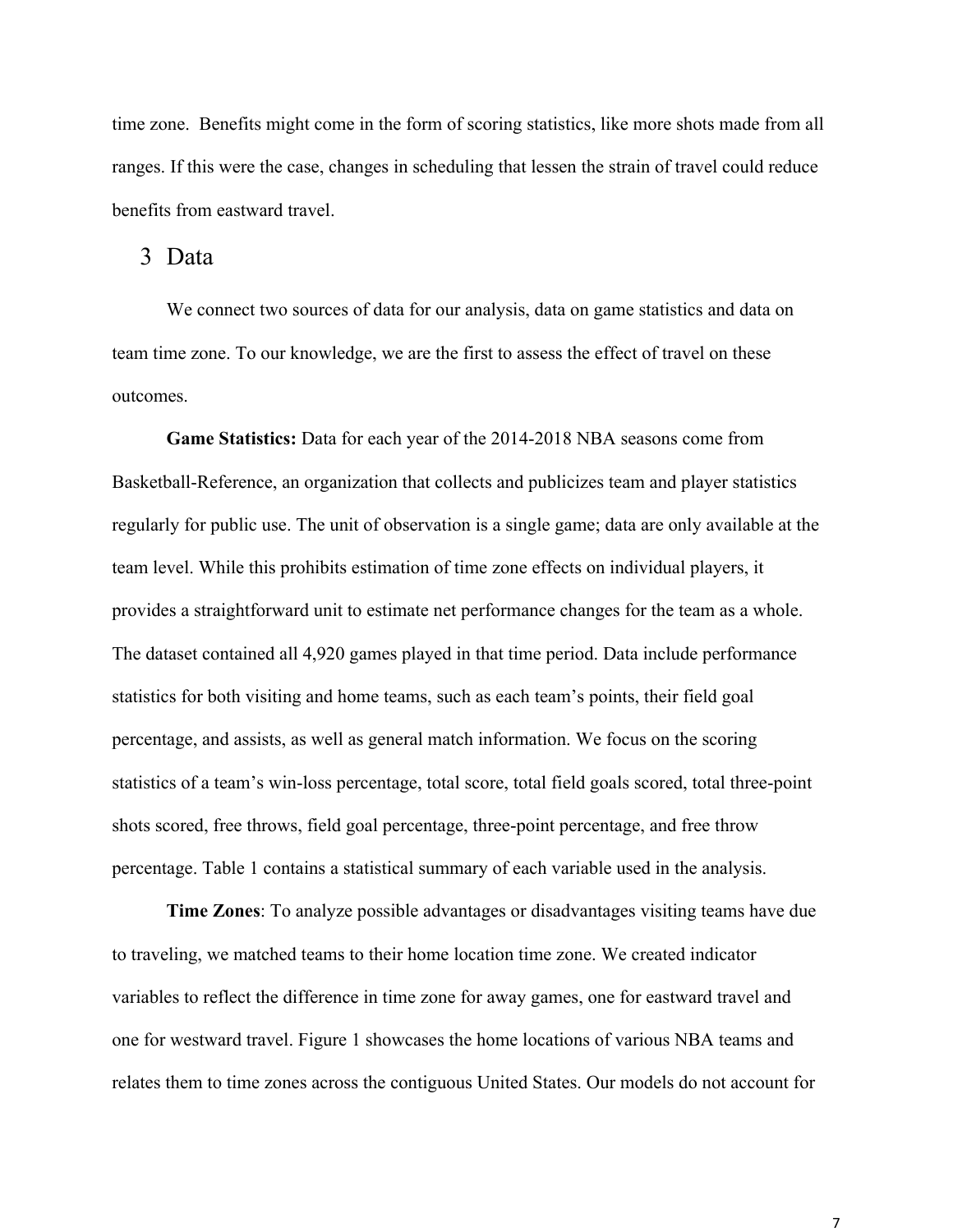the fact that some states do not utilize day light savings time. Omitting this will likely add measurement error, which will bias our estimates toward zero.

### 4 Empirical Strategy

We begin by characterizing the relationship between travel and scoring performance. Next, we test whether this relationship changed after the implementation of the CBA in 2017. For both empirical analyses, we use ordinary least squares regressions with fixed effects. Our identifying assumption in our regression involves that the time zone difference is assigned by the NBA scheduler in a way that minimizes bias. Our regression expressions are

$$
Performance_{ijt} = \beta_1 West_{ijt} + \beta_2 East_{ijt} + \gamma_i + \delta_j + \theta_m + \sigma_{it} + \varphi_{jt} + \tau_t + \epsilon_{ijt} \tag{1}
$$

$$
Performance_{ijt} = \beta_1 West_{ijt} + \beta_2 East_{ijt} + \beta_3 CBA_t * West_{ijt} + \beta_4 CBA_t * East_{ijt} + \n\beta_5 CBA_t + \gamma_i + \delta_j + \theta_m + \sigma_{it} + \varphi_{jt} + \tau_t + \epsilon_{ijt}
$$
\n(2)

where *i* is home team, *j* is visiting team, and *t* is month and year. Key variables in expression 1 are West and East, indicator variables for the game relative to the visitor's time zone at home. The omitted category is a time zone difference of 0. Expression 2 is a richer model that controls for whether the CBA agreement has been implemented or not and interacts the CBA indicator variable with the east and west travel variables.

We include a suite of fixed effects. These include fixed effects for home team  $\gamma_i$ , visiting team  $\delta_j$ , month  $\theta_m$ , year  $\tau$ , home team-year  $\sigma_{it}$ , and visiting team-year  $\varphi_{jt}$ . Our fixed effects control for average differences between successful and struggling teams from year to year during the team building cycle. They also eliminate critical unobserved variables that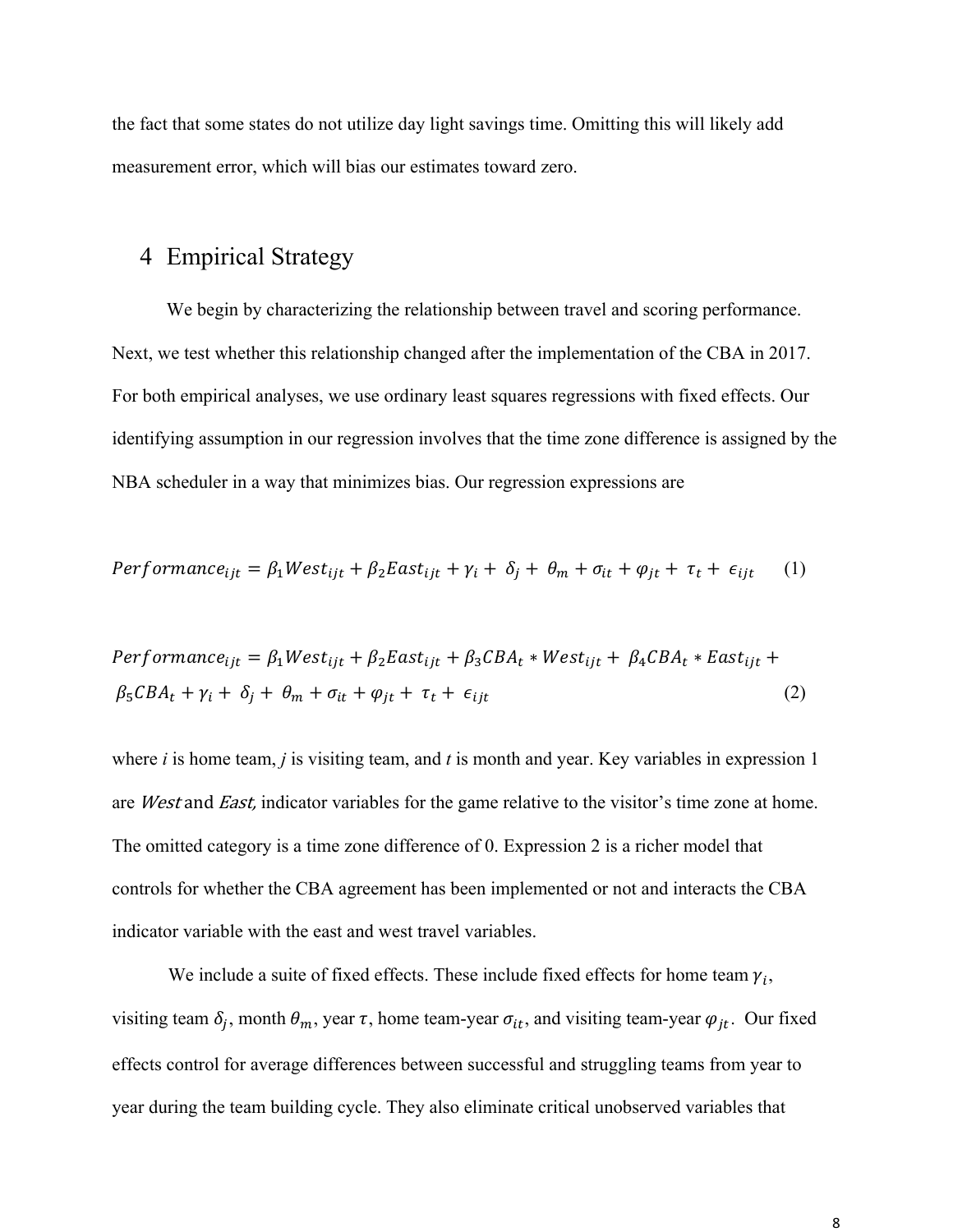affect team performance, such as seasonal performance patterns (injuries, fatigue). In the appendix, we assess how sensitive our results are to inclusion of fixed effects.

For the Win outcome, an indicator variable, estimates are based on linear probability models to provide easily interpreted coefficients. As data are recorded on each team individually, we cluster our standard errors by team. Error distribution for the regressions followed normal patterns. Data cleaning and analysis was done using R.

#### 4.1 Assumptions and Limitations

Our models assume that games are fairly assigned regarding time zone difference to minimize bias. Time of the game and date it is played is not randomly assigned but is supposedly done by the league to balance both the alleviation of player exhaustion and the reduction of costs. The league's commitment to maintain fairness should mitigate bias, but scheduling to reduce costs might introduce bias under some circumstances.

Our paper has limitations. First, though we observe every NBA game over the 4-year period and have data on every combination of team pairs, we cannot separate out team-team match ups from time zones. This means there might be unaccounted for effects driven by specific playstyle interaction between teams (perimeter focused teams vs traditional post teams). However, this would be true in both directions as each team will have a home game and away game against each other.

Another limitation is that we do not account for accumulated fatigue. Our model estimates the average across all games within the travel category, after adjusting for month fixed effects. If adjusted to their new time zone after playing several games, we might expect benefits or costs to travel to attenuate over the course of several games. This would bias our estimates toward zero. Two other game factors that we do not include, game frequency and time of game,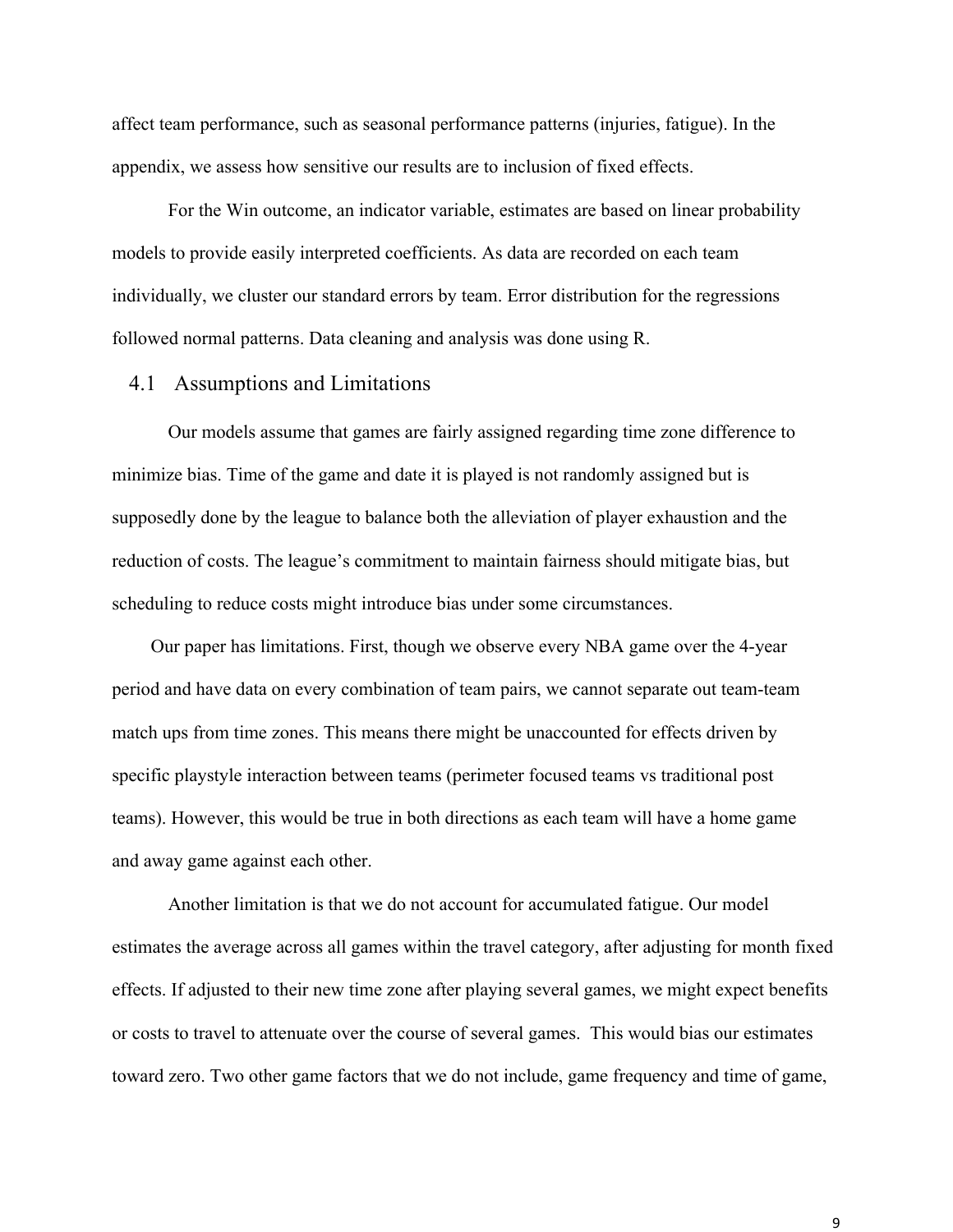may also affect outcomes. If these factors are unassociated with the direction of travel, omitting these factors should increase measurement error, again biasing our estimates toward zero.

### 5 Results

We begin by presenting results for how eastward and westward travel from a home stadium affects scoring statistics, both raw outcome and, where appropriate, the percentage of winning shots. Next, we test how these relationships change after policies are put in place for the 2017 collective bargaining agreement.

#### 5.1 Examining the 2014-2018 Seasons Together

For our period of inquiry, which is the debut of the new NBA scheduler, we find significant effects from travel on scoring performance but not for our estimate for the win indicator. In Panel A of Table 3, eastward travel of at least one time zone is associated with an increase in the likelihood of winning of 1.6%, however the estimate is not statistically significant. However, for scoring outcomes there is stronger evidence of an eastward travel benefit. Eastward travel is associated with an increase of 1.3 total points scored, which is about 1.3% of the average points scored per game from Table 1. Teams make an additional 0.75 field goals a game and 0.3 more three-point shots. Interestingly, teams make 0.5 fewer free throws per game on average. If we calculate the change in points caused by the change in number of shots made, we arrive almost precisely at 1.3 as our other model predicts, meaning no matter what metric we examine, either total points or shots made, teams traveling east are scoring more points and thus are performing better on average. In general, all estimates are robust to different sets of fixed effects (see Appendix tables).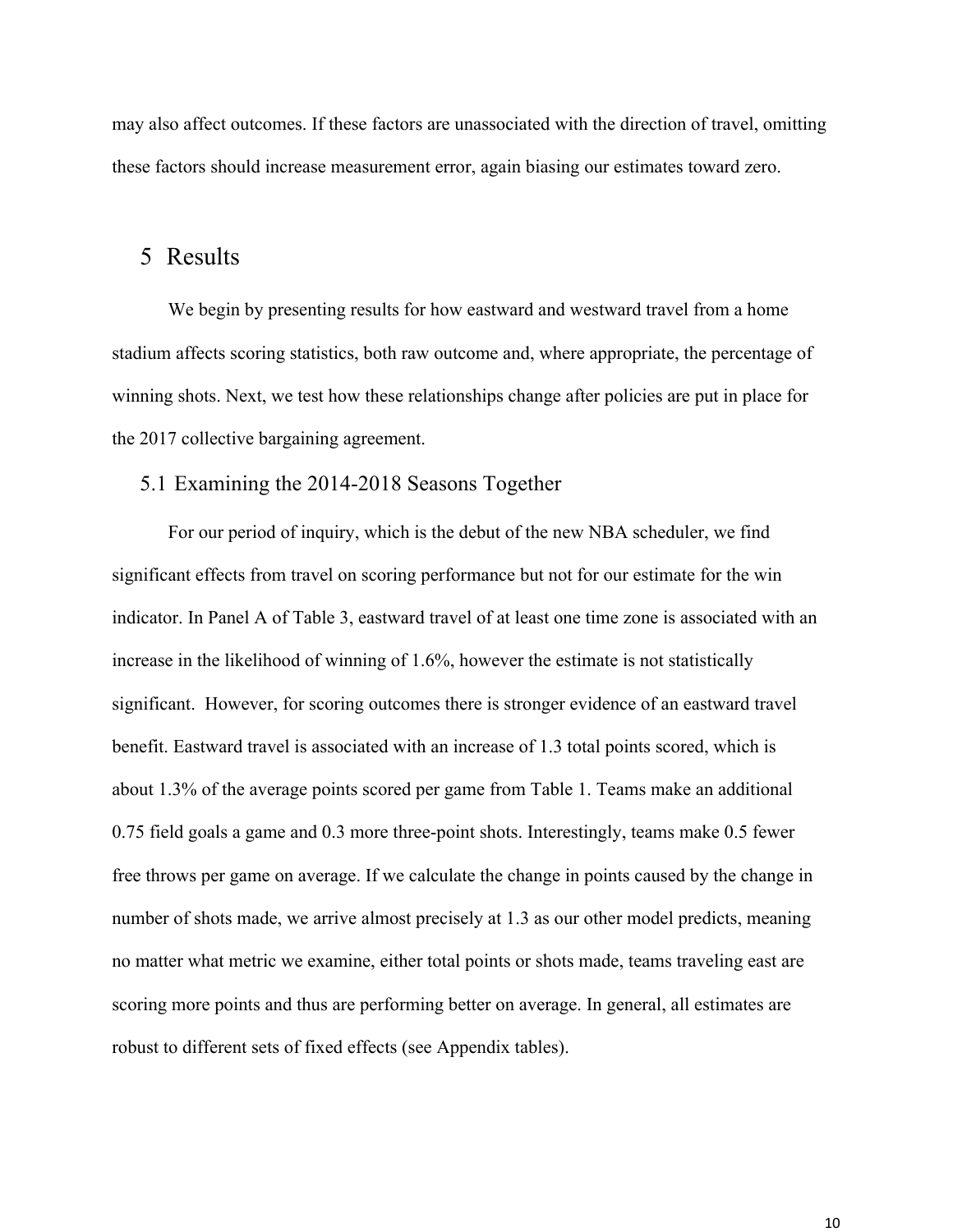Moving to panel B, we find a more nuanced story for the percentage of shots made. Eastward travel is associated with an increase of 0.7% for field goals, and this estimate is statistically significant at the ten percent level. The coefficients for the percentage of threepoint shots and free throws are closer to zero and not statistically significant.

#### 5.2 Collective Bargaining Agreement

Before the CBA was implemented, we see statistically significant positive effects for teams traveling east. In Table 4, we find that eastward travel before the CBA is still associated with greater team points, field goals, and three-point shots. Total points increase by 1.98, most likely as a result of increased three-point shots and overall field goals, which have coefficients of 0.57 and 0.89 respectively. The association with free throws is still negative but no longer statistically significant.

The CBA decreased the number of times teams must play consecutive games, among other changes, and we might expect some changes in scoring regardless of travel. Indeed, we find a dramatic impact on total number of three-point shots made for all teams. The CBA is associated with an increase of 3.55 three-point shots per game and the estimate is statistically significant.

Better rest from policies to satisfy the CBA may also impact scoring when on the road. For all scoring statistics, the CBA interactions appear to offset the benefits from travel pre-CBA. With the exception of free throws, the coefficients for the post-CBA period and eastward travel have an opposite sign from before the CBA. However, none of the estimates are precisely estimated. The coefficient on the interaction between CBA and eastern travel for three-point shots is -0.69 and is significant at a 10% level, effectively negating the pre-CBA

11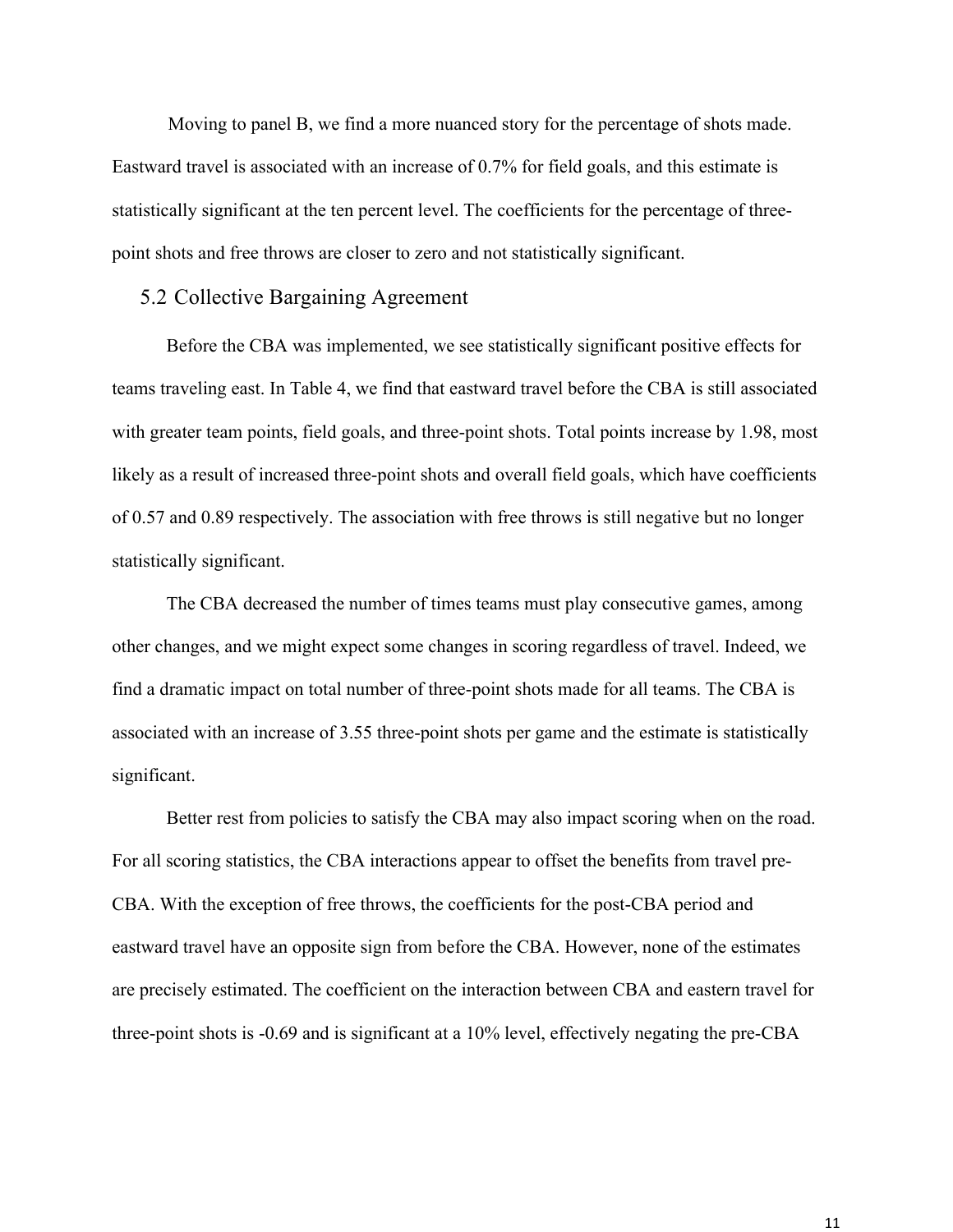benefit from eastward travel on three-point shots. The westward travel CBA interactions are close to zero and insignificant.

### 6 Discussion and Conclusion

Using data collected from 2014-2018 on NBA statistics for each team, we found evidence that under the new NBA scheduler teams score better when traveling eastward. Improved scoring performance included overall team points, field goals, field goal percentage, and three-point shots. To our knowledge, our paper is the first to look at how travel affects team scoring metrics, an important outcome for sports betting markets.

For win percentage, we find eastward travel increases the likelihood of winning by 1.6%, however the estimate is not statistically significant. Our coefficient for win percentage is nearly identical in magnitude and precision to the estimate from Nutting and Price (2015) for all games between Fall 2002-Spring 2013, 1.2%, under the previous NBA scheduler's regime. We conclude that under the new NBA scheduler there has likely been no change in the eastward travel benefit, as compared to the previous NBA scheduler.

We also assessed whether a new, powerful collective bargaining agreement changed benefits from eastward travel. We find that for most outcomes, the CBA reduced the benefits to scoring from eastward travel, though our coefficients are imprecisely estimated. The CBA seems to have had the greatest impact on three-point shooting, nearly eliminating the eastward travel benefit.

Though we are unable to directly test the mechanism driving our results, our results support the hypothesis that travel and circadian rhythm, which affects player alertness and rest, may be what drives increases in scoring and winning when traveling eastward. Our results are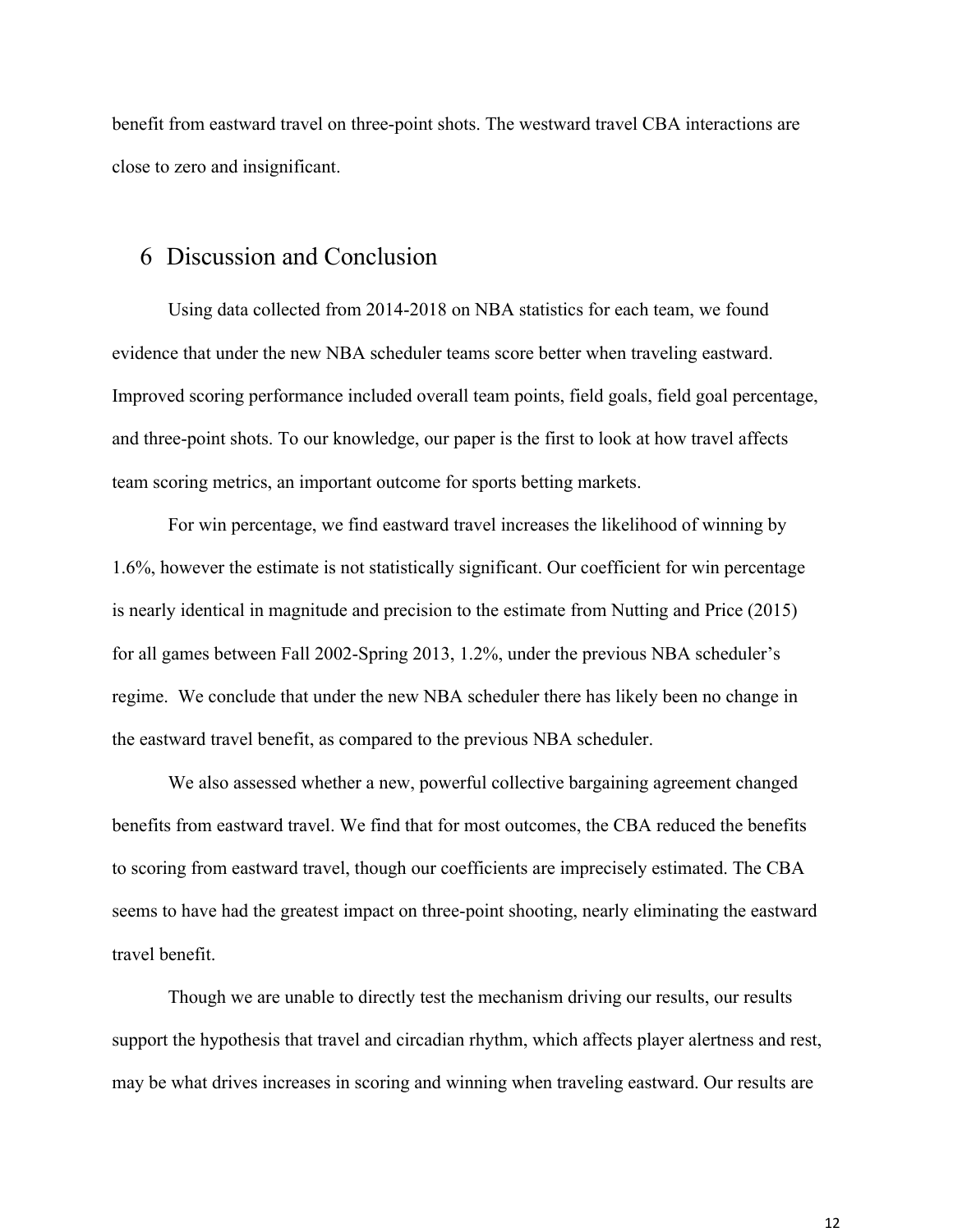consistent with Roy and Forest (2018), who find benefits to eastward travel for basketball, football, and hockey teams which they link to circadian rhythm. Circadian rhythm and alertness peaks earlier in the day, with alertness deteriorating particularly fast after twelve hours awake. Given most NBA games are in the evening, travel east lets players compete with an earlier internal clock, which seems to give them an edge in scoring. The collective bargaining agreement of 2017 added protections to players sleep and greater recovery within their travel schedule, which seems to have increased scoring overall and reduced the benefits from eastward travel.

Eliminating bias within schedules is vital for fair play. Fair play affects not only the league's reputation, and thus fan and investor support, but also betting markets. Currently, betting markets fail to properly adjust for player fatigue (Ashman et al. 2010). As sports betting becomes legal in a growing number of states, the importance of fair scheduling and mitigating bias NBA is magnified. We discovered a new benefit from eastward travel, increased scoring, which can affect betting markets. We also find the new scheduling policies for the 2017 collective bargaining agreement seem to have helped with player fatigue and resulted in higher scoring. Given scoring by away teams increases fan interest and game attendance (Copenhaver 2008), we conclude that the policies from the collective bargaining agreement may have benefited both players and the league alike.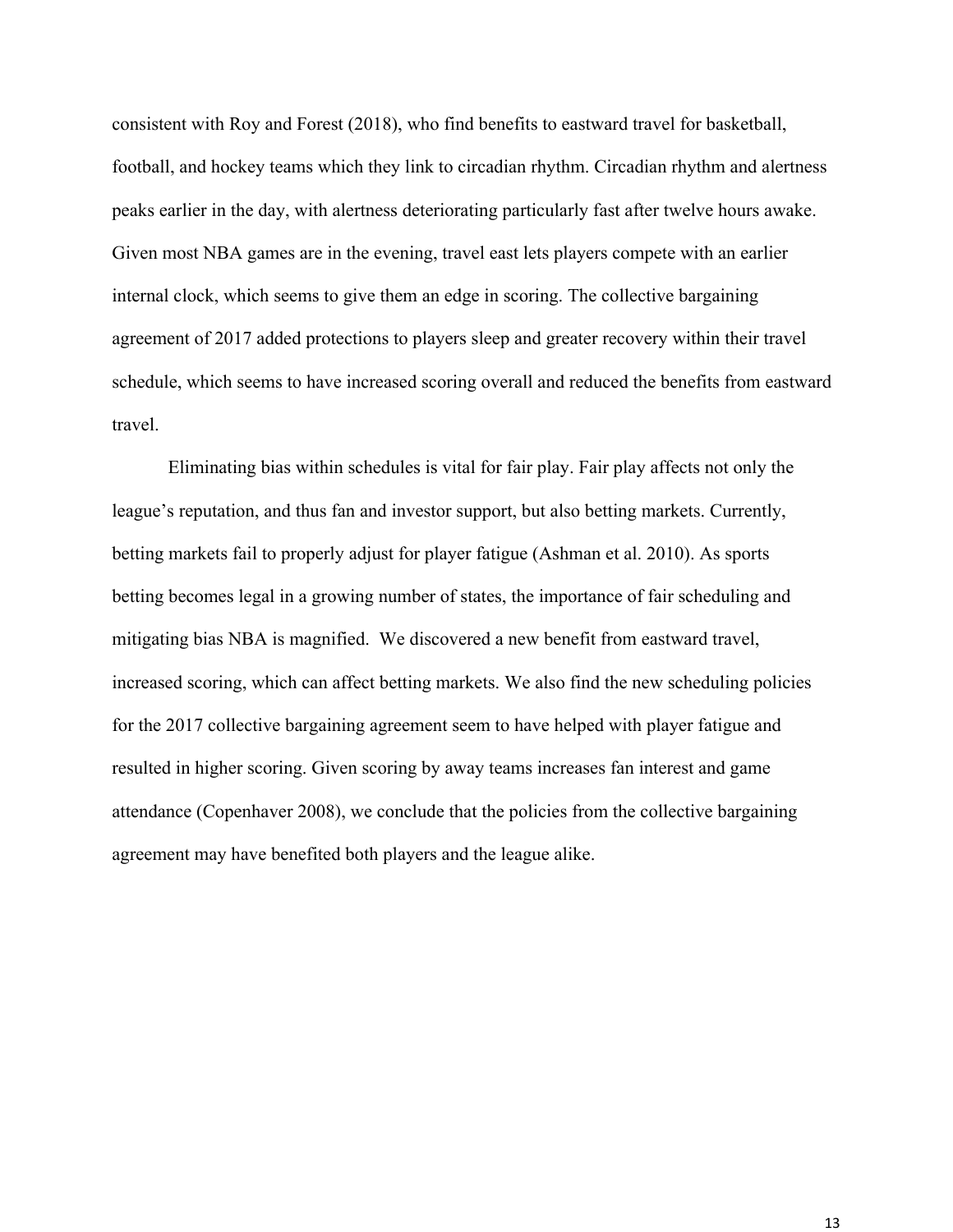### 7. References

- Ashman, Thomas, R. Alan Bowman, and James Lambrinos. "The role of fatigue in NBA wagering markets: The surprising ''Home Disadvantage Situation''." *Journal of Sports Economics* 11, no. 6 (2010): 602-613.
- Bowman, R. Alan, James Lambrinos, and Thomas Ashman. "Competitive balance in the eyes of the sports fan: Prospective measures using point spreads in the NFL and NBA." *Journal of Sports Economics* 14, no. 5 (2013): 498-520.

Copenhaver, Todd. "Does NBA attendance respond to an increased emphasis on offense?" (2008). Minneapolis Fed Working Paper. Accessed on April 1, 2021: https://citeseerx.ist.psu.edu/viewdoc/download?doi=10.1.1.508.1261&rep=rep1&type=pdf

- How the NBA Schedule is Made (n.d.) NBAStuffer https://www.nbastuffer.com/analytics101/how-the-nba-schedule-is-made/
- Kelly, Yvan J. "The myth of scheduling bias with back-to-back games in the NBA*." Journal of Sports Economics* 11, no. 1 (2010): 100-105.
- Mah, Cheri D, Mah, Kenneth E, Kezirian, Eric J, and Dement, William C. "The Effects of Sleep Extension on the Athletic Performance of Collegiate Basketball Players." *Sleep* 34, no. 7 (2011): 943-950.
- NBA (2015) Accessed on September 3, 2020. URL: https://careers.nba.com/2015/08/18/matt-winick/
- Nutting, Andrew. "Travel Costs in the NBA Production Function." *Journal of Sports Economics* 11, no. 5 (2009): 533–548.
- Nutting, Andrew, and Joseph Price. "Time Zones, Game Start Times, and Team Performance: Evidence From the NBA." *Journal of Sports Economics* 18, no. 5 (2017): 471–478.
- Releases, Forbes Press. "The Business of Basketball: Forbes Releases 22nd Annual NBA Team Valuations." *Forbes*, Forbes Magazine, 11 Feb. 2020, www.forbes.com/sites/forbespr/2020/02/11/the-business-of-basketball-forbes-releases-22nd-annual-nba-team-valuations
- Recht, Lawrence D, Robert A. Lew, and William J. Schwartz. "Baseball Teams Beaten by Jet Lag." *Nature* 377, no. 6550 (1995): 583-583.
- Roberts SSH, Teo W, Warmington SA. "Effects of training and competition on the sleep of elite athletes: a systematic review and meta-analysis." *British Journal of Sports Medicine* 53, no. 8 (2019): 513-522.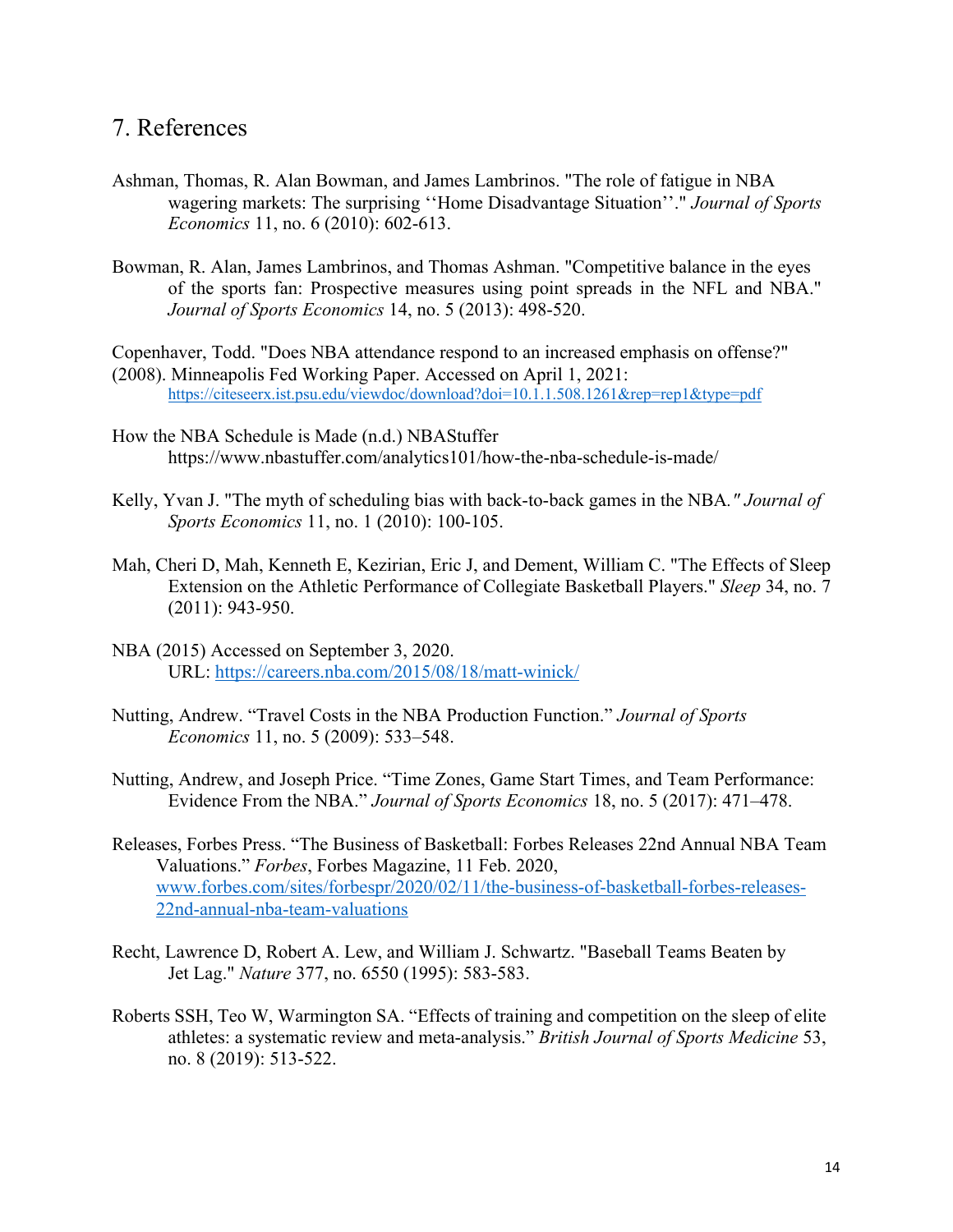- Roy, Jonathan, and Geneviève Forest. "Greater circadian disadvantage during evening games for the National Basketball Association (NBA), National Hockey League (NHL) and National Football League (NFL) teams travelling westward." *Journal of Sleep Research* 27, no. 1 (2018): 86-89.
- Staunton, Craig, Brett Gordon, Edhem Custovic, Jonathan Stanger, and Michael Kingsley. "Sleep Patterns and Match Performance in Elite Australian Basketball Athletes." *Journal of Science and Medicine in Sport* 20, no. 8 (2017): 786-89.
- Taylor, Beck A., and Justin G. Trogdon. "Losing to win: Tournament incentives in the National Basketball Association." Journal of Labor Economics 20, no. 1 (2002): 23-41.
- Thornton, Heidi R., Joanna Miller, Lee Taylor, Charli Sargent, Michele Lastella, and Peter M. Fowler. "Impact of Short- Compared to Long-haul International Travel on the Sleep and Wellbeing of National Wheelchair Basketball Athletes." *Journal of Sports Sciences* 36, no. 13 (2018): 1476-484.
- Walters, Christopher, and Tyler Williams. "To tank or not to tank? Evidence from the NBA." In MIT Sloan Sports Conference March. Boston, MA. 2012.
- Wright Jr, Kenneth P., Joseph T. Hull, and Charles A. Czeisler. "Relationship between alertness, performance, and body temperature in humans." *American Journal of Physiology-Regulatory, Integrative and Comparative Physiology* (2002).
- Zimmer, Timothy, and Todd H. Kuethe. "Testing for bias and manipulation in the National Basketball Association playoffs." *Journal of Quantitative Analysis in Sports* 5, no. 3 (2009).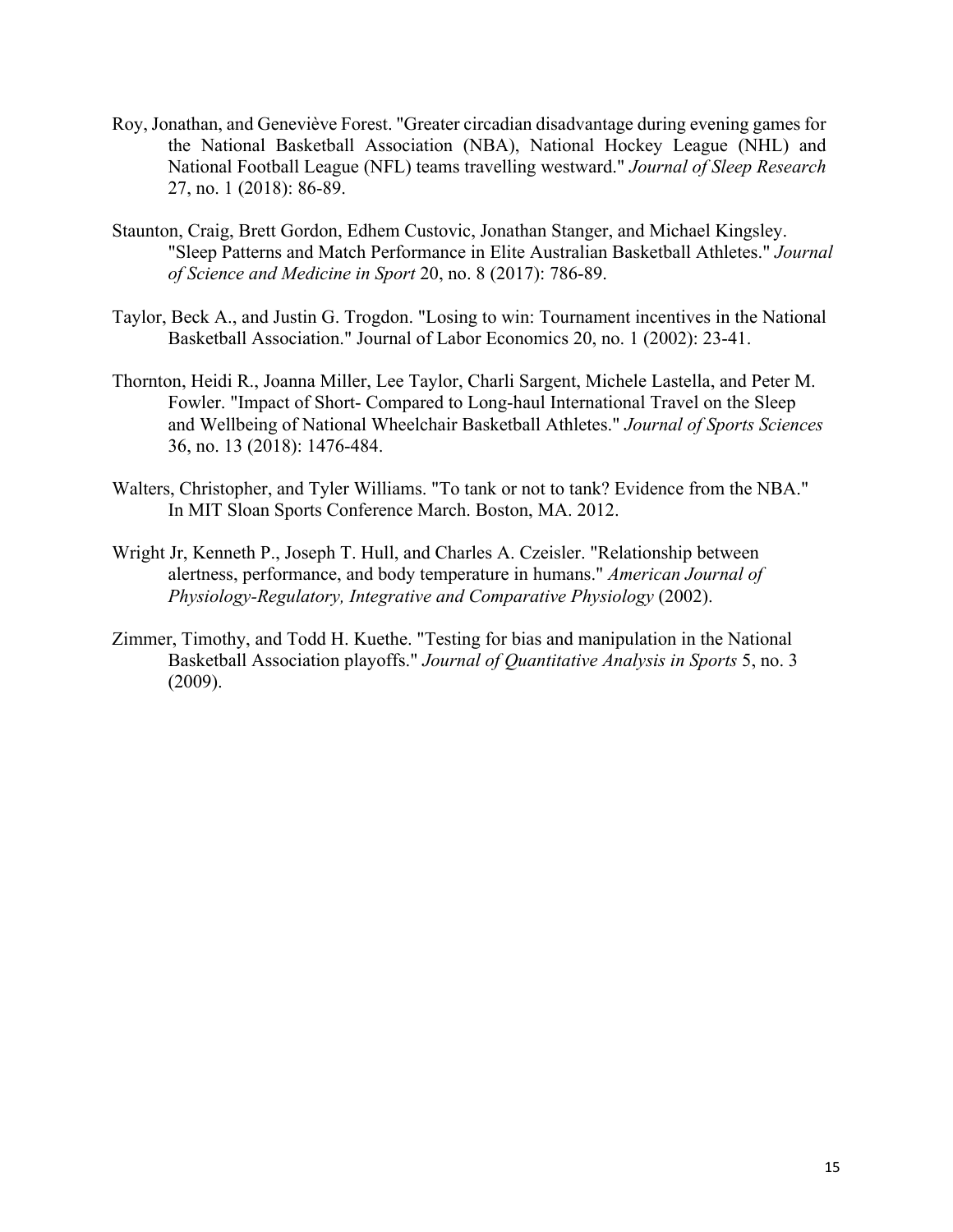## 8. Tables

| Statistic          | N     | Mean   | St. Dev. | Min            | Pctl(25)       | Pctl(75) | Max  |
|--------------------|-------|--------|----------|----------------|----------------|----------|------|
| Win Loss           | 4,920 | 0.42   | 0.49     | $\theta$       | 0              |          |      |
| <b>Team Points</b> | 4,920 | 102.36 | 12.21    | 66             | 94             | 110      | 148  |
| Field Goals        | 4,920 | 38.18  | 4.98     | 22             | 35             | 41       | 58   |
| 3 Point Shots      | 4,920 | 9.01   | 3.60     | 0              | 6              | 11       | 25   |
| Free Throws        | 4,920 | 16.98  | 5.97     |                | 13             | 21       | 42   |
| Free Throws Pct    | 4,920 | 0.76   | 0.11     | 0.18           | 0.69           | 0.83     | 1.00 |
| 3 Point Shots Pct  | 4,920 | 0.35   | 0.10     | 0.00           | 0.29           | 0.42     | 0.75 |
| Field Goals Pct    | 4,920 | 0.45   | 0.05     | 0.27           | 0.41           | 0.49     | 0.67 |
| $\rm East$         | 4,920 | 0.32   | 0.47     | 0              | 0              |          |      |
| West               | 4,920 | 0.32   | 0.47     | $\overline{0}$ | $\overline{0}$ | 1        |      |

Table 1: Summary Statistics

Notes: Data are from Basketball-Reference over the 2014-2018 period, Win Loss was the only variable altered, as it

was converted to be binary.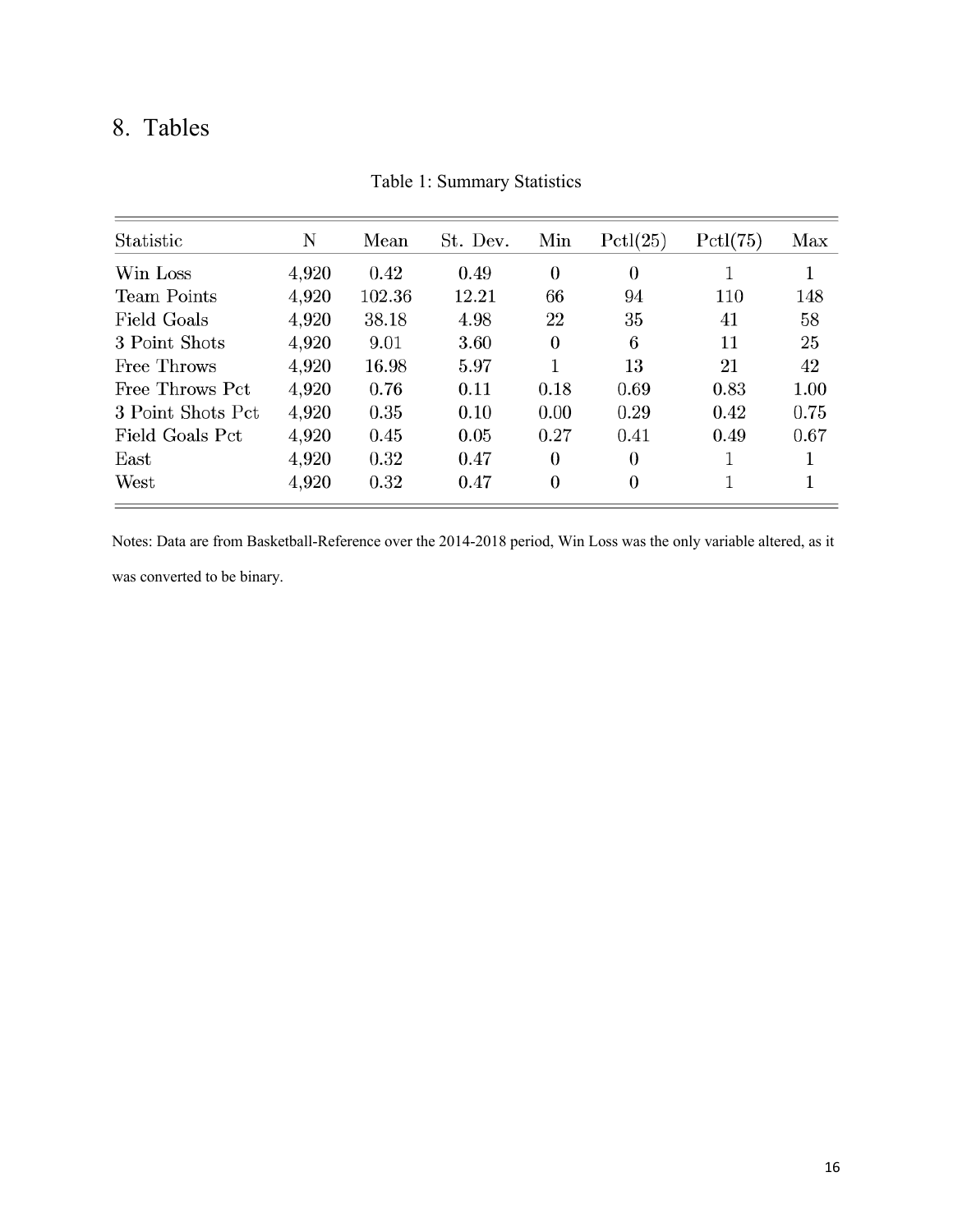|                   | Location           | HomeTZ           | $\overline{\text{N}}$ | West3            | West <sub>2</sub> | West1            | Same   | $_{\rm East1}$   | East2    | East3            |
|-------------------|--------------------|------------------|-----------------------|------------------|-------------------|------------------|--------|------------------|----------|------------------|
| <b>ATL</b>        | Atlanta, GA        | 3                | 164                   | 20               | 12                | 42               | 90     | 0                | 0        | 0                |
| BOS               | Boston, MA         | 3                | 164                   | $20\,$           | 12                | 43               | 89     | 0                | $\theta$ | $\theta$         |
| BRK               | New York, NY       | 3                | 164                   | $20\,$           | 12                | 42               | 90     | 0                | $\theta$ | $\theta$         |
| CШ                | Chicago, IL        | 2                | 164                   | $\theta$         | $^{20}$           | 12               | 36     | 96               | 0        | $\boldsymbol{0}$ |
| CHO               | Charlotte, NC      | 3                | 164                   | 20               | 12                | 43               | 89     | 0                | 0        | $\boldsymbol{0}$ |
| $_{\rm CLE}$      | Cleveland, OH      | 3                | 164                   | 20               | 12                | 44               | 88     | 0                | 0        | $\theta$         |
| DAL               | Dallas, TX         | $\boldsymbol{2}$ | 164                   | $\theta$         | 35                | $^{22}$          | 55     | 52               | $\theta$ | $\theta$         |
| DEN               | Denver, CO         | 1                | 164                   | $\boldsymbol{0}$ | 0                 | 36               | 16     | 60               | 52       | $\boldsymbol{0}$ |
| DET               | Detroit, MI        | 3                | 164                   | $^{20}$          | 12                | 44               | 88     | $\boldsymbol{0}$ | $\theta$ | $\bf{0}$         |
| GSW               | San Francisco, CA  | $\bf{0}$         | 164                   | 0                | 0                 | $\boldsymbol{0}$ | 30     | 23               | 59       | 52               |
| HOU               | Houston, TX        | 2                | 164                   | $\boldsymbol{0}$ | 36                | 22               | 54     | 52               | 0        | $\boldsymbol{0}$ |
| <b>IND</b>        | Indianapolis, IN   | 3                | 164                   | 20               | 12                | 44               | 88     | 0                | $\theta$ | $\bf{0}$         |
| LAC               | Los Angeles, CA    | 0                | 164                   | $\theta$         | 0                 | $\boldsymbol{0}$ | $32\,$ | 23               | 57       | 52               |
| LAL               | Los Angeles, CA    | 0                | 164                   | 0                | 0                 | $\bf{0}$         | 31     | 22               | 59       | 52               |
| MEM               | Memphis, TN        | $\overline{2}$   | 164                   | 0                | 37                | $^{21}$          | 54     | 52               | 0        | $\boldsymbol{0}$ |
| MIA               | Miami, FL          | 3                | 164                   | 20               | 12                | 42               | 90     | 0                | 0        | $\bf{0}$         |
| МIL               | Milwaukee, WI      | 2                | 164                   | $\theta$         | 20                | 12               | 36     | 96               | 0        | 0                |
| MIN               | Minneapolis, MN    | $\overline{2}$   | 164                   | $\theta$         | 37                | 23               | 52     | 52               | 0        | 0                |
| NOP               | New Orleans, LA    | 2                | 164                   | $\theta$         | 36                | $^{21}$          | 55     | 52               | $\theta$ | $\boldsymbol{0}$ |
| NYK               | New York, NY       | 3                | 164                   | 20               | 12                | 42               | 90     | 0                | $\theta$ | 0                |
| ОКС               | Oklahoma City, OK  | 2                | 164                   | 0                | 37                | 23               | 52     | 52               | 0        | $\boldsymbol{0}$ |
| ORL               | Orlando, FL        | 3                | 164                   | $20\,$           | 12                | 44               | 88     | 0                | 0        | $\bf{0}$         |
| PШ                | Philadelphia, PA   | 3                | 164                   | $^{20}$          | 12                | 42               | 90     | 0                | 0        | $\boldsymbol{0}$ |
| PHO               | Pheonix, AZ        | 1                | 164                   | 0                | 0                 | 40               | 13     | 59               | 52       | $\bf{0}$         |
| POR               | Portland, OR       | $\theta$         | 164                   | 0                | 0                 | $\theta$         | 29     | 23               | 60       | 52               |
| $_{\mathrm{SAC}}$ | Sacramento, CA     | 0                | 164                   | 0                | 0                 | $\theta$         | 31     | 23               | 58       | 52               |
| SAS               | San Antonio, TX    | $\overline{2}$   | 164                   | $\bf{0}$         | 36                | 22               | 54     | 52               | 0        | $\boldsymbol{0}$ |
| TOR               | Toronto, ON        | 3                | 164                   | 20               | 12                | 43               | 89     | 0                | $\theta$ | $\theta$         |
| UTA               | Salt Lake City, UT | 1                | 164                   | $\boldsymbol{0}$ | 0                 | 37               | 15     | 60               | 52       | $\boldsymbol{0}$ |
| WAS               | Washington, DC     | 3                | 164                   | 20               | 12                | 41               | 91     | 0                | 0        | $\boldsymbol{0}$ |

Table 2: Distribution of Time Zone Difference

Notes: Data are from Basketball-Reference over the 2014-2018 period. A HomeTZ value of 0 indicates Pacific Time Zone, 1 indicates Mountain Time Zone, 2 indicates Central Time Zone, 3 indicates Eastern Time Zone. West 3 indicates how many games that team has played three time zones to the west, with similar interpretations for the other columns.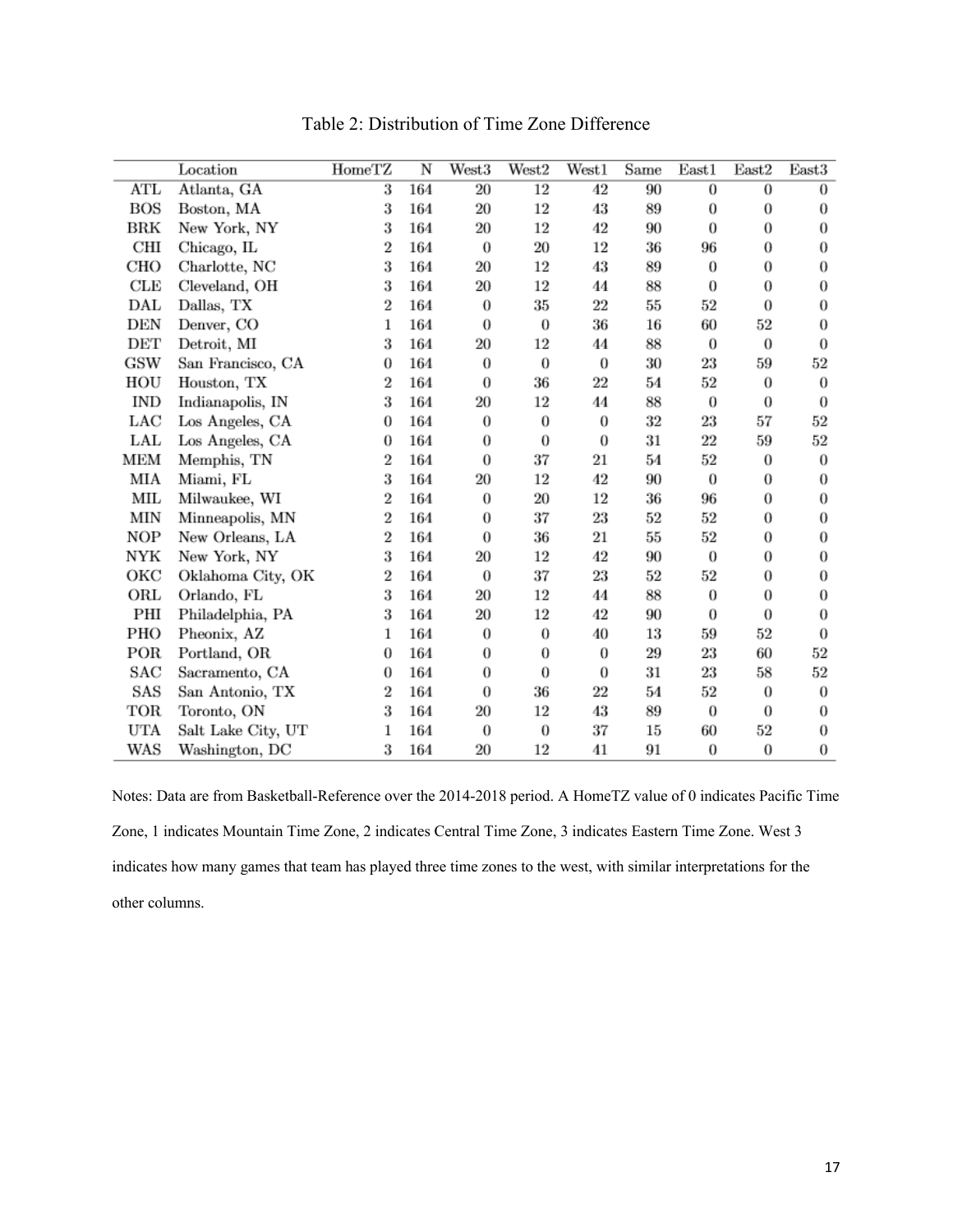|                 |                       |                       | Panel 1: Raw Values   |                       |                       |
|-----------------|-----------------------|-----------------------|-----------------------|-----------------------|-----------------------|
|                 | Win Loss              | Team Points           | <b>Field Goals</b>    | 3 Point Shots         | Free Throws           |
|                 | $\left(1\right)$      | (2)                   | (3)                   | $\left( 4\right)$     | (5)                   |
| Westward Travel | 0.003<br>(0.021)      | 0.215<br>(0.723)      | $-0.083$<br>(0.294)   | 0.109<br>(0.118)      | 0.272<br>(0.337)      |
| Eastward Travel | 0.016<br>(0.022)      | $1.316***$<br>(0.562) | $0.767***$<br>(0.227) | $0.300***$<br>(0.111) | $-0.518*$<br>(0.306)  |
| Constant        | $0.406***$<br>(0.098) | 100.729***<br>(2.678) | 37.497***<br>(1.180)  | $9.493***$<br>(0.872) | 16.242***<br>(1.591)  |
| $\rm R^2$       | 0.220                 | 0.259                 | 0.218                 | 0.337                 | 0.180                 |
|                 |                       |                       | Panel 2: Percentages  |                       |                       |
|                 |                       |                       | (6)                   | (7)                   | (8)                   |
| Westward Travel |                       |                       | $-0.002$<br>(0.004)   | 0.001<br>(0.004)      | $-0.001$<br>(0.006)   |
| Eastward Travel |                       |                       | $0.007*$<br>(0.003)   | 0.005<br>(0.005)      | $-0.0004$<br>(0.006)  |
| Constant        |                       |                       | $0.455***$<br>(0.016) | $0.363***$<br>(0.031) | $0.778***$<br>(0.036) |
| $\mathbf{R}^2$  |                       |                       | 0.145                 | 0.084                 | 0.125                 |

Table 3: Scoring Metrics

Notes: N=4,920. \*p<0.1; \*\*p<0.05; \*\*\*p<0.01. Data are from Basketball-Reference over the 2014-2018 period, each observation is an NBA game. N=4,920. Coefficient estimates from an OLS regression, standard errors are in parentheses. Regression includes fixed effects for home team, opponent, month, year, home team x year, opponent x year. Standard errors are clustered by home team.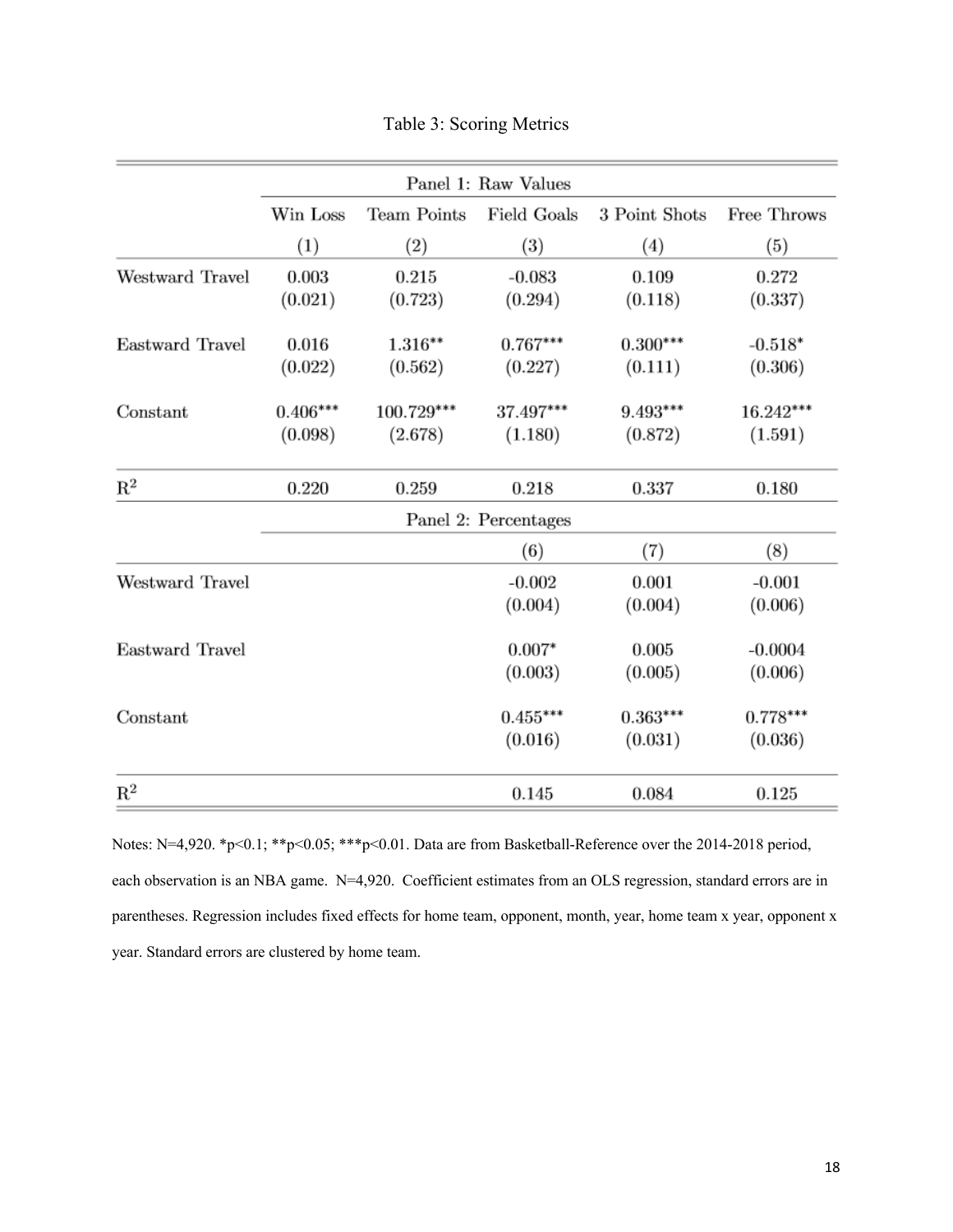|                     | Win Loss   | Team Points | Field Goals | 3 Point Shots     | Free Throws |
|---------------------|------------|-------------|-------------|-------------------|-------------|
|                     | (1)        | (2)         | (3)         | $\left( 4\right)$ | (5)         |
| Westward Travel     | 0.034      | 0.220       | $-0.092$    | 0.020             | 0.383       |
|                     | (0.027)    | (0.935)     | (0.365)     | (0.160)           | (0.440)     |
| Eastward Travel     | 0.017      | 1.987***    | $0.889***$  | $0.569***$        | $-0.360$    |
|                     | (0.026)    | (0.754)     | (0.310)     | (0.187)           | (0.456)     |
| CBA                 | 0.046      | 4.506       | 0.823       | $3.547***$        | $-0.686$    |
|                     | (0.163)    | (4.681)     | (1.799)     | (1.139)           | (1.721)     |
| Westward Travel:CBA | $-0.076$   | $-0.022$    | 0.019       | 0.218             | $-0.278$    |
|                     | (0.044)    | (1.335)     | (0.481)     | (0.337)           | (0.713)     |
| Eastward Travel:CBA | $-0.004$   | $-1.720$    | $-0.313$    | $-0.685*$         | $-0.409$    |
|                     | (0.048)    | (1.548)     | (0.602)     | (0.410)           | (0.849)     |
| Constant            | $0.406***$ | 100.653***  | 37.483***   | $9.462***$        | $16.224***$ |
|                     | (0.099)    | (2.713)     | (1.187)     | (0.877)           | (1.603)     |
| $\mathbf{R}^2$      | 0.220      | 0.260       | 0.218       | 0.338             | 0.180       |

Table 4: Scoring Metrics w/ CBA Agreement

Notes: N=4,920. \*p<0.1; \*\*p<0.05; \*\*\*p<0.01. Data are from Basketball-Reference over the 2014-2018 period, each observation is an NBA game. N=4,920. Coefficient estimates from an OLS regression, standard errors are in parentheses. Regression includes fixed effects for home team, opponent, month, year, home team x year, opponent x year. Standard errors are clustered by home team.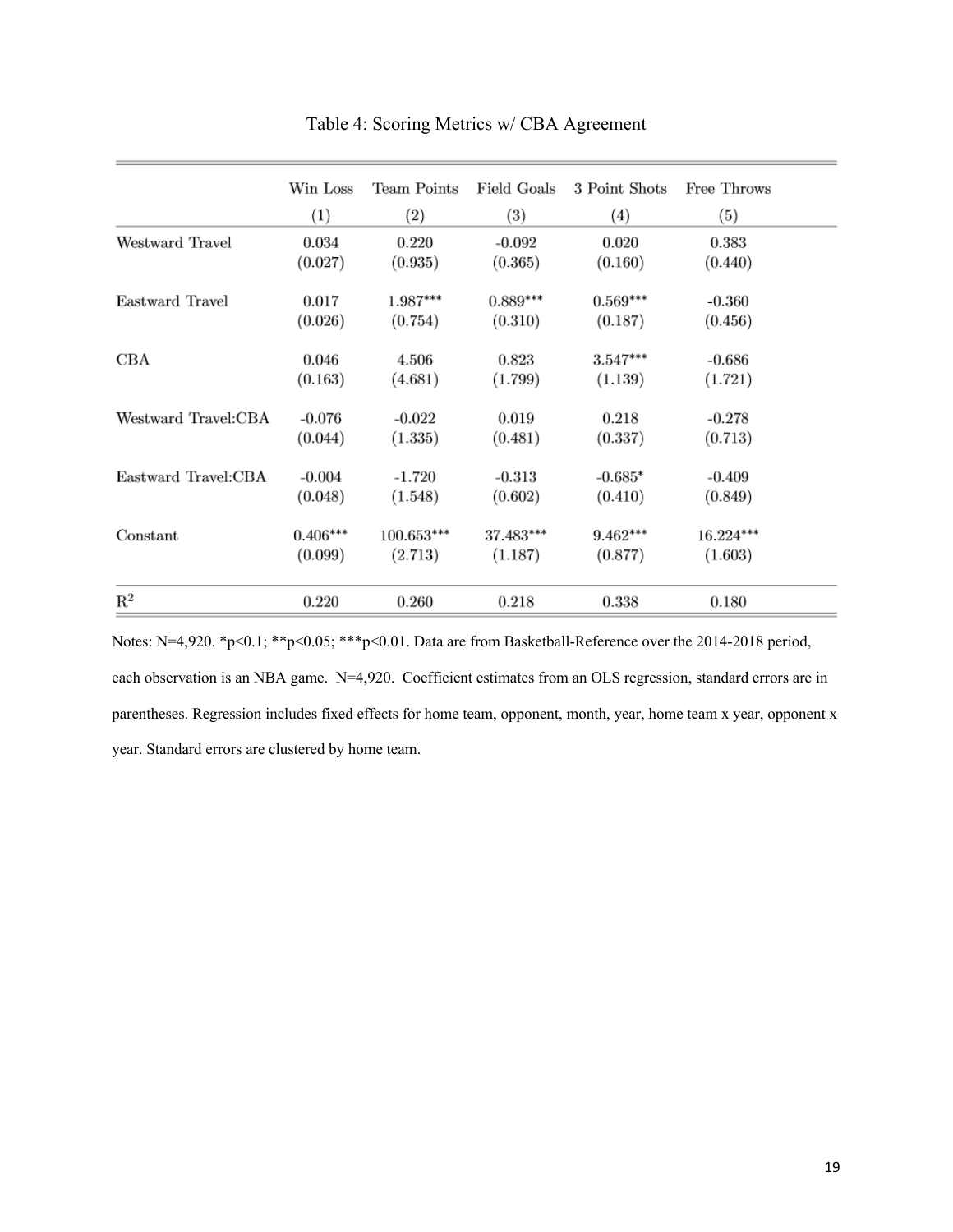## 9. Figures



Figure 1: NBA team locations

Notes: Each icon represents a city where an NBA team is located, similar color and icon indicates that those cities are in the same time zone. Circular icons represent cities with teams in the Pacific Time Zone. Upside down triangles indicate Mountain Time Zone. Squares represent Central Time Zone. Traditional triangles indicate Eastern Time Zone. Note, Arizona does not observe daylight savings time, potentially impacting Phoenix Sun game data.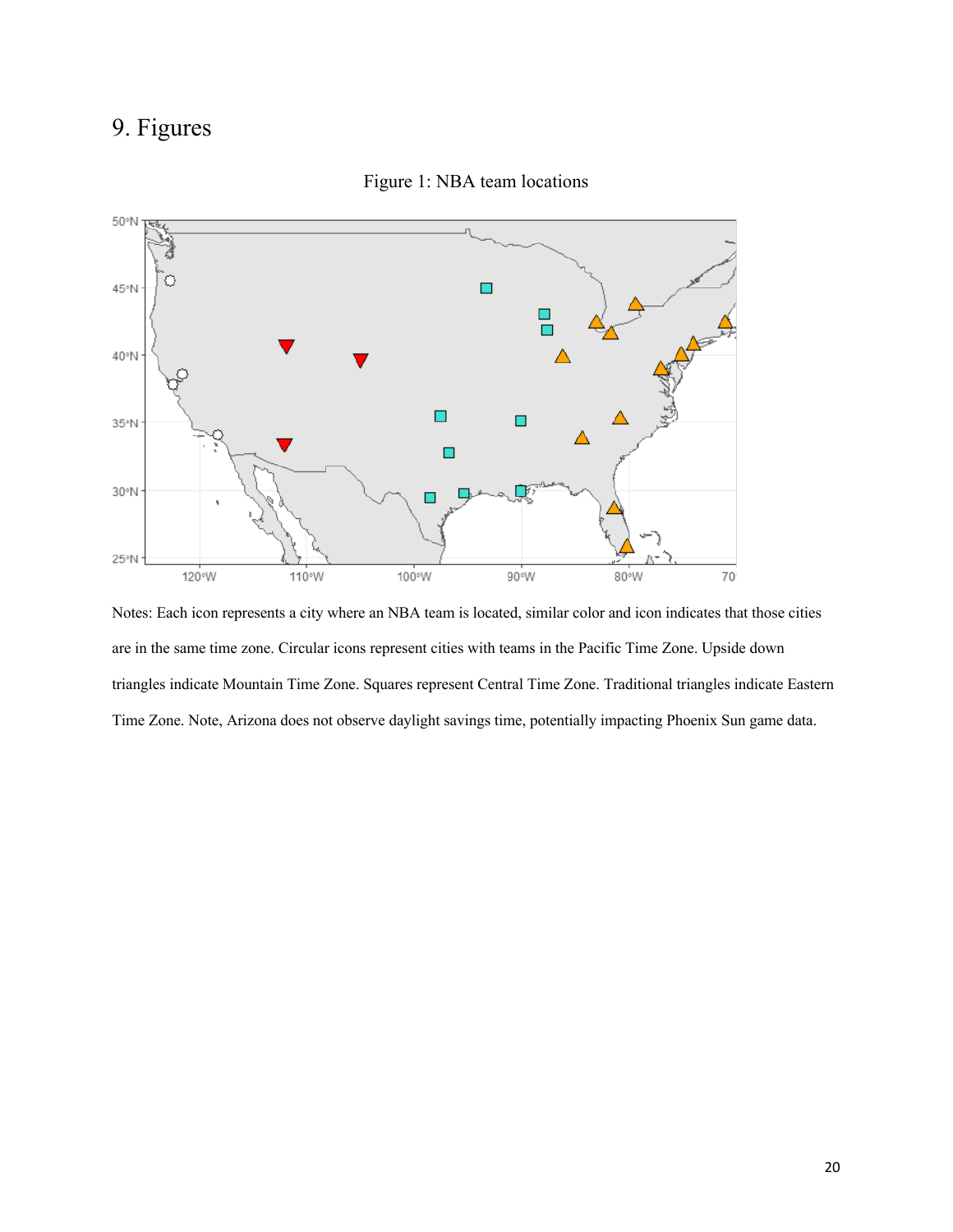## 10. Appendix

|                 | Win Loss   |            |                  |  |
|-----------------|------------|------------|------------------|--|
|                 | (1)        | (2)        | $\left(3\right)$ |  |
| Westward Travel | 0.027      | 0.001      | 0.003            |  |
|                 | (0.036)    | (0.021)    | (0.021)          |  |
| Eastward Travel | $-0.010$   | 0.014      | 0.016            |  |
|                 | (0.020)    | (0.023)    | (0.022)          |  |
| Constant        | $0.413***$ | $0.461***$ | $0.406***$       |  |
|                 | (0.027)    | (0.047)    | (0.098)          |  |
| $\mathrm{R}^2$  | 0.001      | 0.130      | 0.220            |  |

Table A: Win-Loss Fixed Effects Testing

Notes: N=4,920. \*p<0.1; \*\*p<0.05; \*\*\*p<0.01. Data are from Basketball-Reference over the 2014-2018 period, each observation is an NBA game. N=4,920. Coefficient estimates from an OLS regression, standard errors are in parentheses. Table demonstrates robustness of the Win-Loss variable to different sets of fixed effects. Regression (1) is the simple regression, (2) contains covariates Team, Opponent, Month, and Year. (3) contains (2) with interaction terms. (3) is the model utilized in main results. Standard errors are clustered by home team.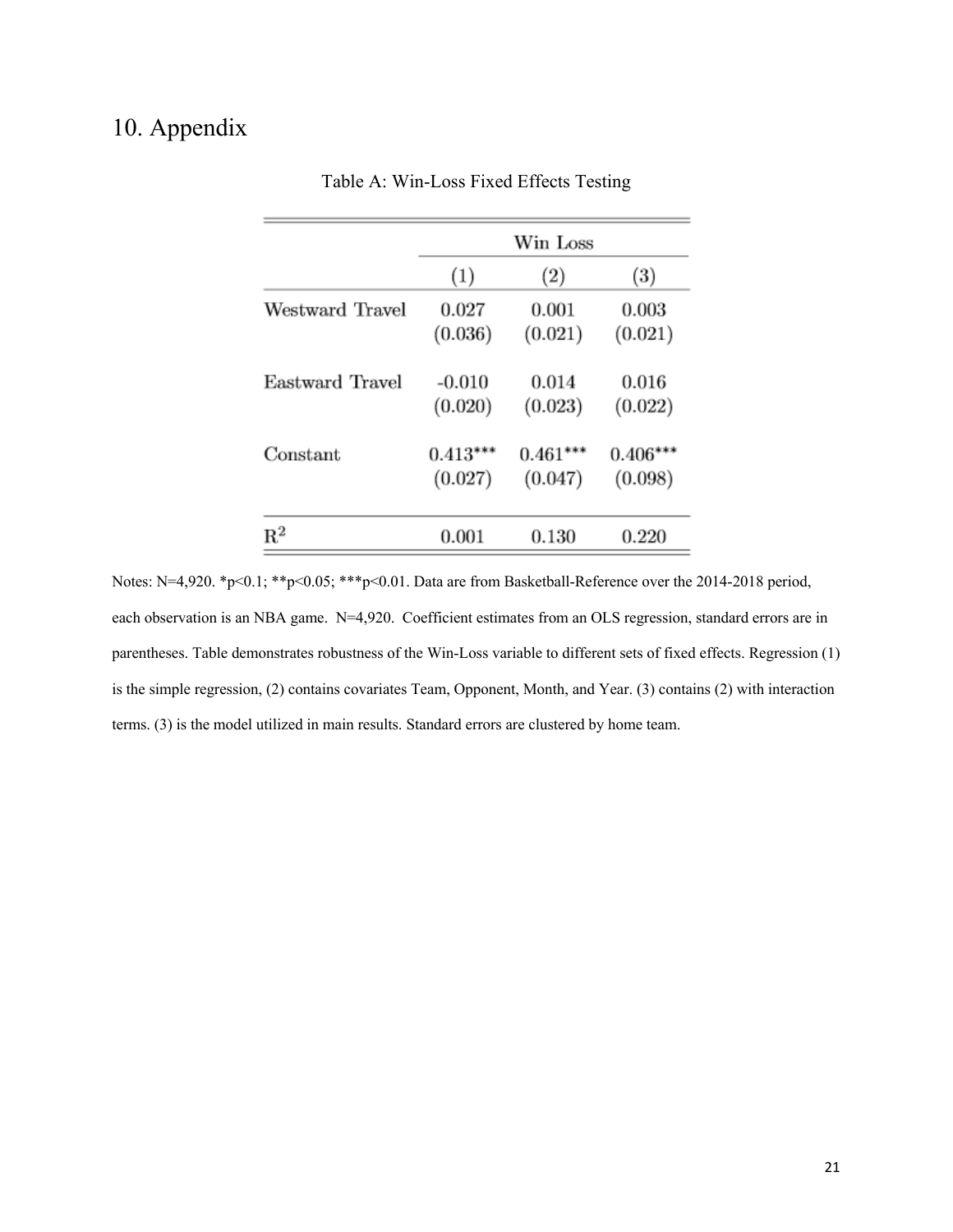|                 | Team Points |           |                  |  |
|-----------------|-------------|-----------|------------------|--|
|                 | (1)         | (2)       | $\left(3\right)$ |  |
| Westward Travel | $1.723**$   | 0.170     | 0.215            |  |
|                 | (0.768)     | (0.683)   | (0.723)          |  |
| Eastward Travel | 0.626       | $1.397**$ | $1.316**$        |  |
|                 | (0.499)     | (0.551)   | (0.562)          |  |
| Constant        | 101.617***  | 97.197*** | 100.729***       |  |
|                 | (0.581)     | (1.534)   | (2.678)          |  |
| $\mathrm{R}^2$  | 0.003       | 0.172     | 0.259            |  |

Table B: Team Points Fixed Effects Testing

Notes: N=4,920. \*p<0.1; \*\*p<0.05; \*\*\*p<0.01. Data are from Basketball-Reference over the 2014-2018 period, each observation is an NBA game. N=4,920. Coefficient estimates from an OLS regression, standard errors are in parentheses. Table demonstrates robustness of the Team Points variable to different sets of fixed effects. Regression (1) is the simple regression, (2) contains covariates Team, Opponent, Month, and Year. (3) contains (2) with interaction terms. (3) is the model utilized in main results. Standard errors are clustered by home team.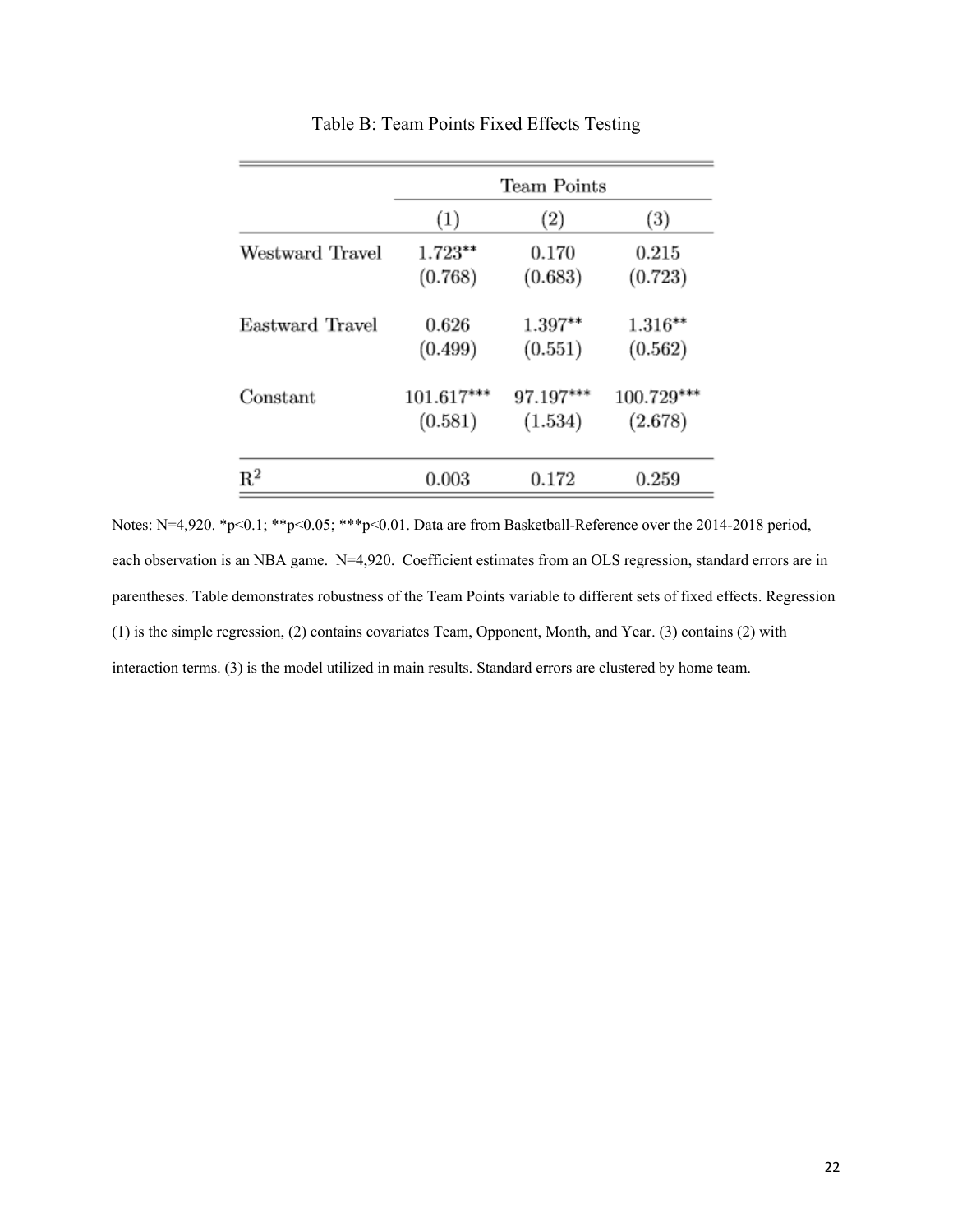|                 | Field Goals |            |                  |  |
|-----------------|-------------|------------|------------------|--|
|                 | (1)         | (2)        | $\left(3\right)$ |  |
| Westward Travel | $0.586**$   | $-0.082$   | $-0.083$         |  |
|                 | (0.292)     | (0.269)    | (0.294)          |  |
| Eastward Travel | 0.235       | $0.773***$ | $0.767***$       |  |
|                 | (0.165)     | (0.220)    | (0.227)          |  |
| Constant        | 37.924***   | 36.340***  | 37.497***        |  |
|                 | (0.172)     | (0.506)    | (1.180)          |  |
| $\mathrm{R}^2$  | 0.002       | 0.128      | 0.218            |  |

Table C: Field Goals Fixed Effects Testing

Notes: N=4,920. \*p<0.1; \*\*p<0.05; \*\*\*p<0.01. Data are from Basketball-Reference over the 2014-2018 period, each observation is an NBA game. N=4,920. Coefficient estimates from an OLS regression, standard errors are in parentheses. Table demonstrates robustness of the Field Goals variable to different sets of fixed effects. Regression (1) is the simple regression, (2) contains covariates Team, Opponent, Month, and Year. (3) contains (2) with interaction terms. (3) is the model utilized in main results. Standard errors are clustered by home team.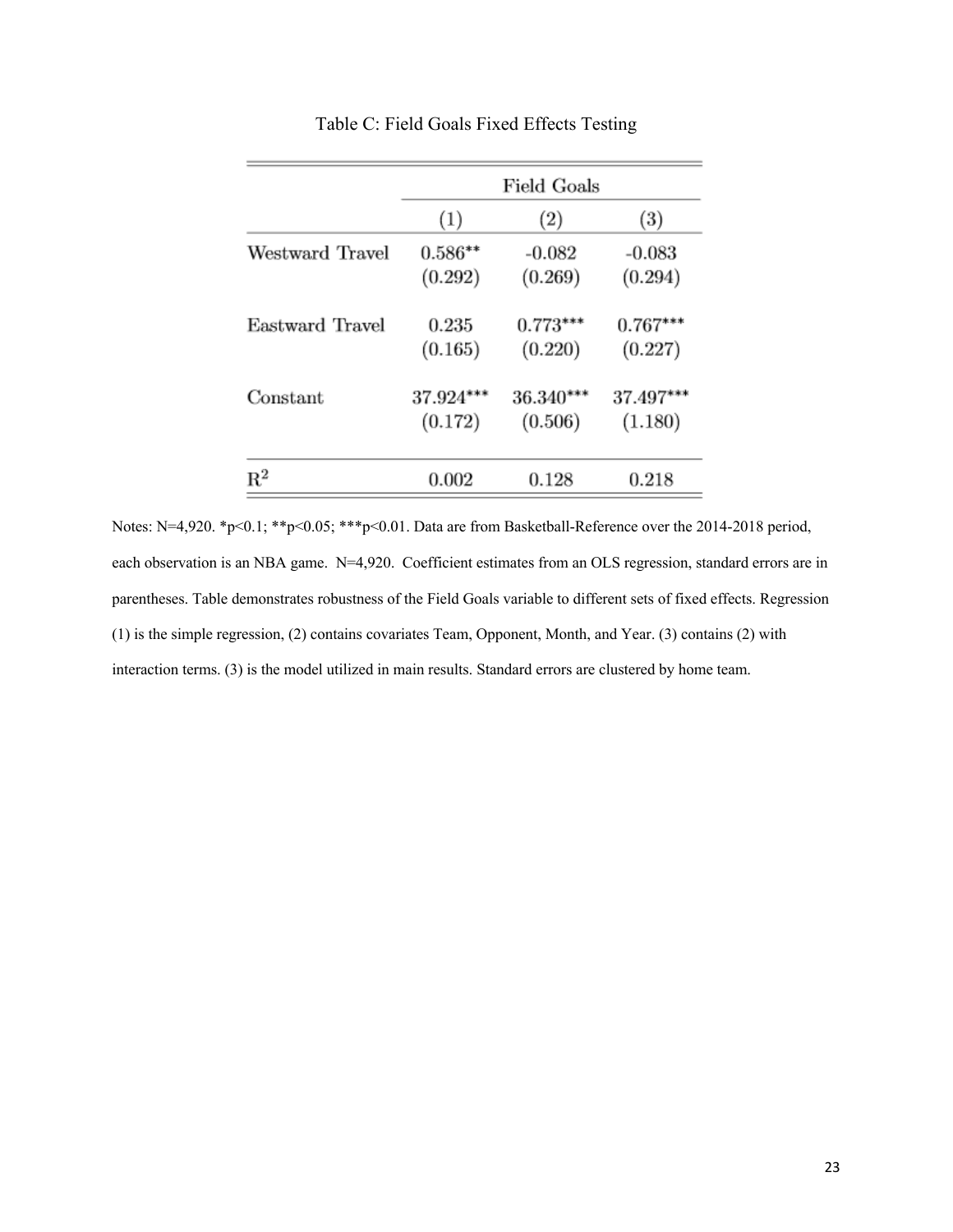|                 | 3 Point Shots |                   |                  |  |
|-----------------|---------------|-------------------|------------------|--|
|                 | (1)           | $\left( 2\right)$ | $\left(3\right)$ |  |
| Westward Travel | 0.149         | 0.060             | 0.109            |  |
|                 | (0.283)       | (0.120)           | (0.118)          |  |
| Eastward Travel | 0.010         | $0.254***$        | $0.300***$       |  |
|                 | (0.102)       | (0.115)           | (0.111)          |  |
| Constant        | $8.963***$    | $8.592***$        | $9.493***$       |  |
|                 | (0.255)       | (0.362)           | (0.872)          |  |
| $\mathrm{R}^2$  | 0.0003        | 0.249             | 0.337            |  |

Table D: 3 Point Shots Fixed Effects Testing

Notes: N=4,920. \*p<0.1; \*\*p<0.05; \*\*\*p<0.01. Data are from Basketball-Reference over the 2014-2018 period, each observation is an NBA game. N=4,920. Coefficient estimates from an OLS regression, standard errors are in parentheses. Table demonstrates robustness of the 3 Point Shots variable to different sets of fixed effects. Regression (1) is the simple regression, (2) contains covariates Team, Opponent, Month, and Year. (3) contains (2) with interaction terms. (3) is the model utilized in main results. Standard errors are clustered by home team.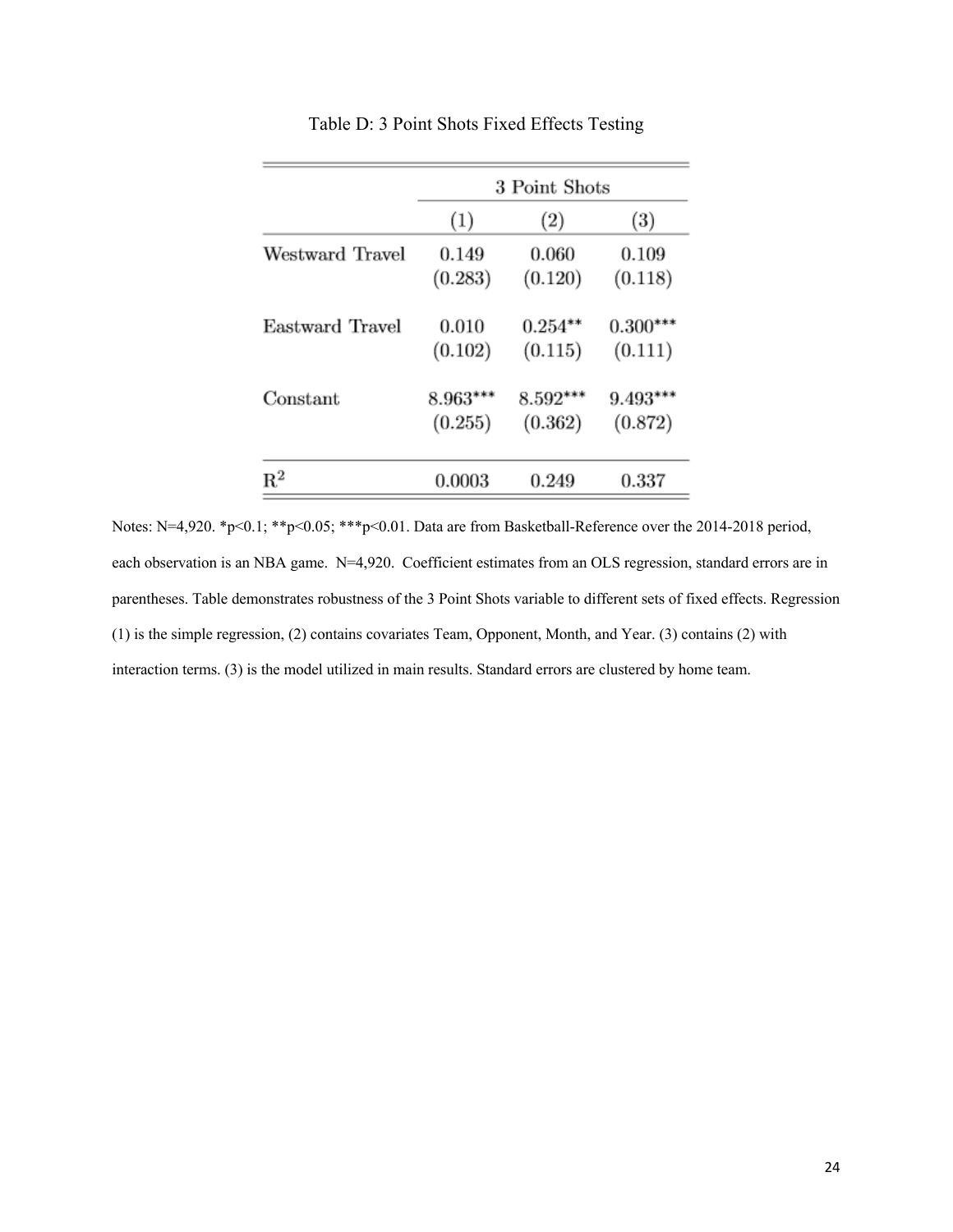|                 | Free Throws |             |                  |  |
|-----------------|-------------|-------------|------------------|--|
|                 | (1)         | (2)         | $\left(3\right)$ |  |
| Westward Travel | 0.402       | 0.275       | 0.272            |  |
|                 | (0.285)     | (0.327)     | (0.337)          |  |
| Eastward Travel | 0.146       | $-0.402$    | $-0.518*$        |  |
|                 | (0.203)     | (0.302)     | (0.306)          |  |
| Constant        | 16.805***   | $15.925***$ | $16.242***$      |  |
|                 | (0.272)     | (0.818)     | (1.591)          |  |
| $\mathrm{R}^2$  | 0.001       | 0.100       | 0.180            |  |

Table E: Free Throw Fixed Effects Testing

Notes: N=4,920. \*p<0.1; \*\*p<0.05; \*\*\*p<0.01. Data are from Basketball-Reference over the 2014-2018 period, each observation is an NBA game. N=4,920. Coefficient estimates from an OLS regression, standard errors are in parentheses. Table demonstrates robustness of the Free Throws variable to different sets of fixed effects. Regression (1) is the simple regression, (2) contains covariates Team, Opponent, Month, and Year. (3) contains (2) with interaction terms. (3) is the model utilized in main results. Standard errors are clustered by home team.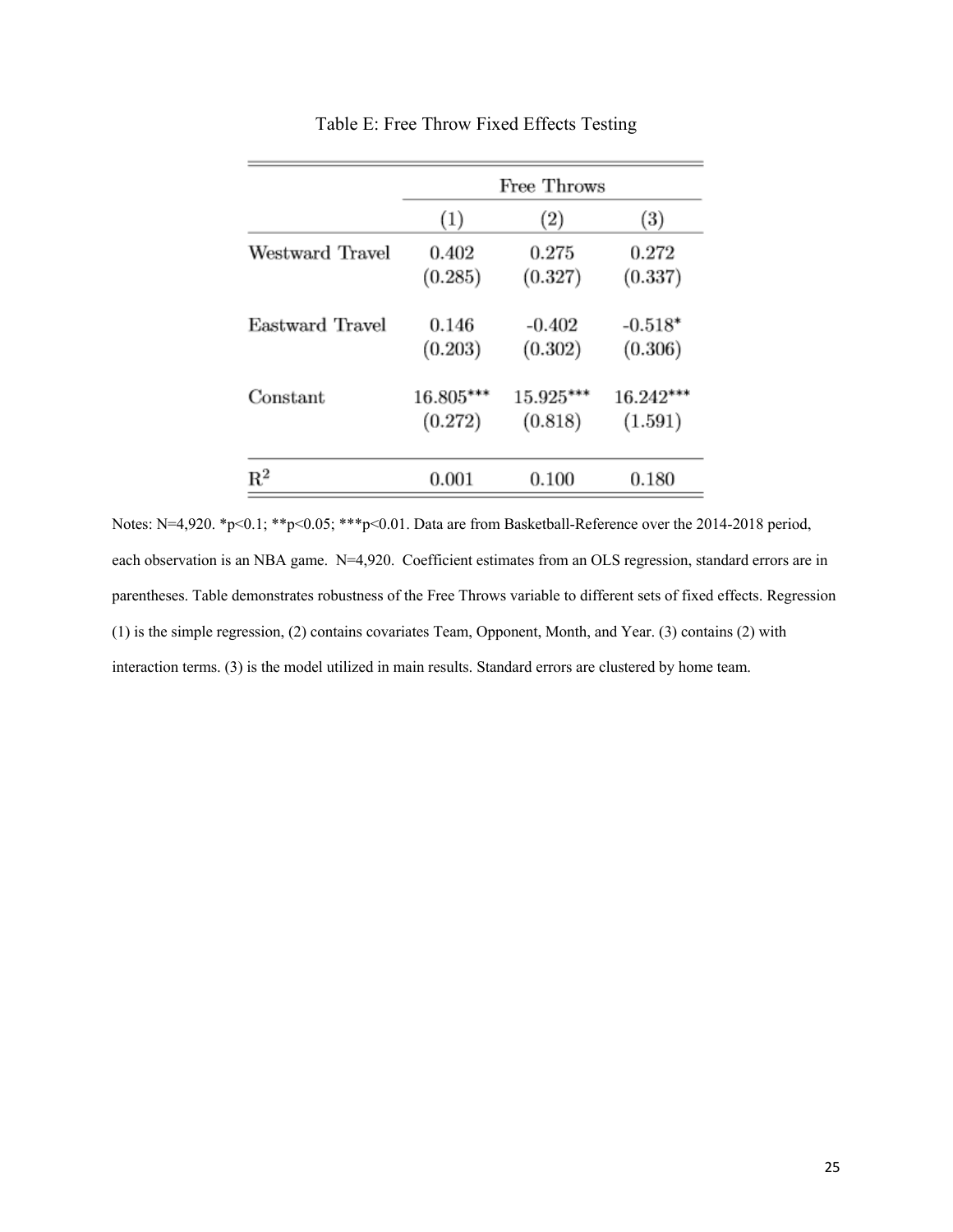|                 | Field Goal Pct |                   |                  |  |
|-----------------|----------------|-------------------|------------------|--|
|                 | (1)            | $\left( 2\right)$ | $\left(3\right)$ |  |
| Westward Travel | $0.006*$       | $-0.003$          | $-0.002$         |  |
|                 | (0.003)        | (0.003)           | (0.004)          |  |
| Eastward Travel | 0.002          | $0.007**$         | $0.007*$         |  |
|                 | (0.002)        | (0.003)           | (0.003)          |  |
| Constant        | $0.448***$     | $0.445***$        | $0.455***$       |  |
|                 | (0.002)        | (0.006)           | (0.016)          |  |
| $\mathrm{R}^2$  | 0.002          | 0.073             | 0.145            |  |

Table F: Field Goal Percentage Fixed Effects Testing

Notes: N=4,920. \*p<0.1; \*\*p<0.05; \*\*\*p<0.01. Data are from Basketball-Reference over the 2014-2018 period, each observation is an NBA game. N=4,920. Coefficient estimates from an OLS regression, standard errors are in parentheses. Table demonstrates robustness of the Field Goal Percentage variable to different sets of fixed effects. Regression (1) is the simple regression, (2) contains covariates Team, Opponent, Month, and Year. (3) contains (2) with interaction terms. (3) is the model utilized in main results. Standard errors are clustered by home team.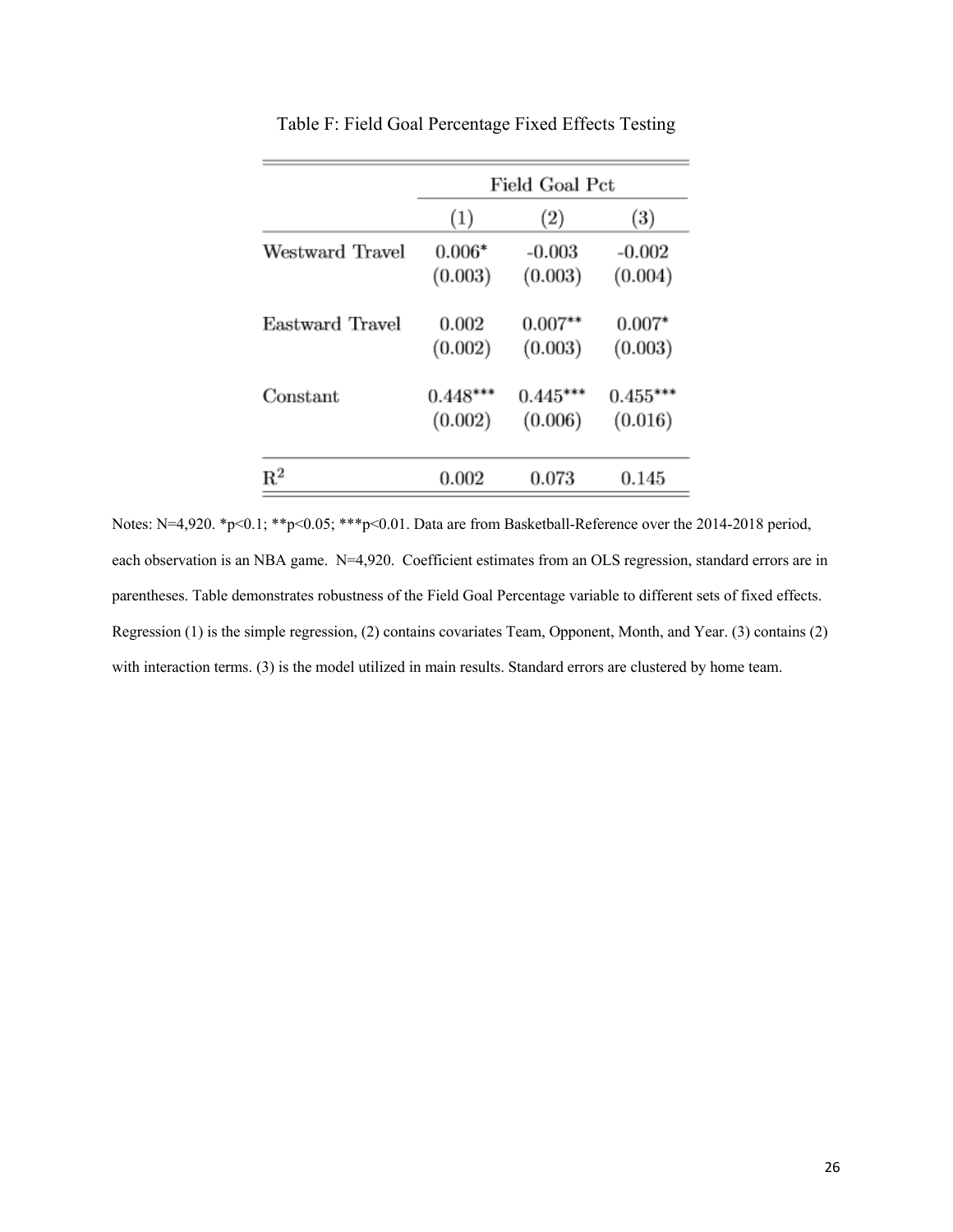|                 | 3 Point Shot Pct |            |                   |  |
|-----------------|------------------|------------|-------------------|--|
|                 | (1)              | (2)        | $\left( 3\right)$ |  |
| Westward Travel | $0.009***$       | $-0.0003$  | 0.001             |  |
|                 | (0.003)          | (0.004)    | (0.004)           |  |
| Eastward Travel | 0.001            | 0.006      | 0.005             |  |
|                 | (0.003)          | (0.005)    | (0.005)           |  |
| Constant        | $0.347***$       | $0.352***$ | $0.363***$        |  |
|                 | (0.002)          | (0.011)    | (0.031)           |  |
| $\mathrm{R}^2$  | 0.002            | 0.030      | 0.084             |  |

Table G: 3 Point Shot Percentage Fixed Effects Testing

Notes: N=4,920. \*p<0.1; \*\*p<0.05; \*\*\*p<0.01. Data are from Basketball-Reference over the 2014-2018 period, each observation is an NBA game. N=4,920. Coefficient estimates from an OLS regression, standard errors are in parentheses. Table demonstrates robustness of the 3 Point Shot Percentage variable to different sets of fixed effects. Regression (1) is the simple regression, (2) contains covariates Team, Opponent, Month, and Year. (3) contains (2) with interaction terms. (3) is the model utilized in main results. Standard errors are clustered by home team.